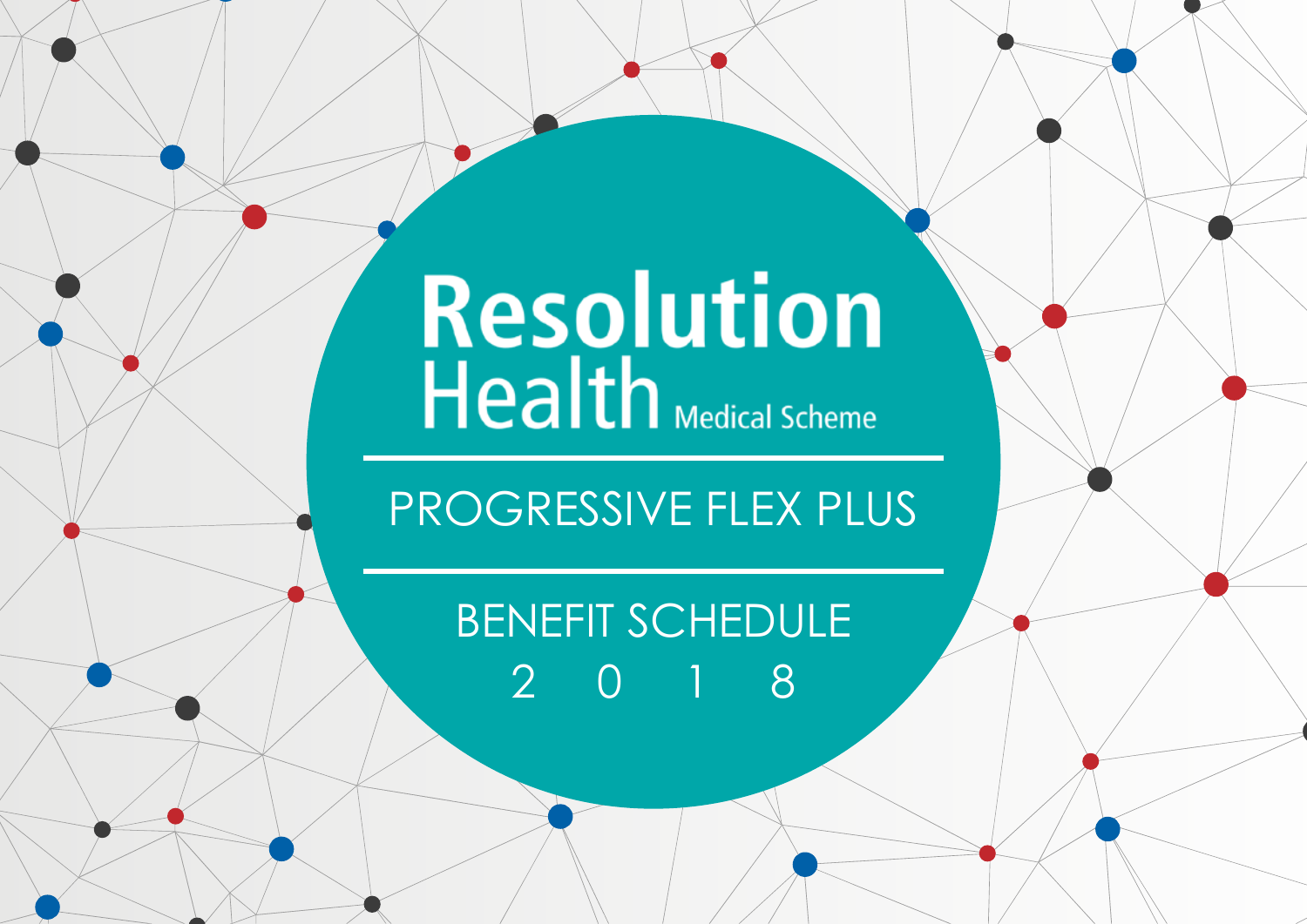#### PROGRESSIVE **BALANCED DAY-TO-DAY BENEFITS** Including stated benefits for GPs, specialists, dentistry, optometry & radiology **+** a unique Flexi Benefit for any additional out-of-hospital needs Principal member **Flexi Benefit**: R2 393 Principal member +1 **Flexi Benefit**: R3 036 **SPECIALIST FEES** Quality cover at 100% of Scheme Rate **PREVENTATIVE CARE** Quality benefits including flu & childhood vaccinations **+** oral contraception **+** prostate testing **+** health checks **UNLIMITED HOSPITALISATION** At any private hospital **+** unlimited in-hospital GP visits **+** 7 days take-home medicine

FLEX PLUS

Key Features

#### **INTERNATIONAL TRAVEL COVER**

Complete peace of healthcare mind, regardless of where you are

#### **MATERNITY CARE**

Including 4x specialist visits **+** 3x 2D ultrasound scans **+** neonatal intensive care **+** R634 baby voucher

**WELLBEING & REWARDS** Free *Zurreal* membership OR upgrade to *Zurreal Platinum* for even more benefits & cash rewards **QUALITY CHRONIC CARE**

For 28 chronic conditions including Asthma, Diabetes, Hormone Replacement Therapy and Hypertension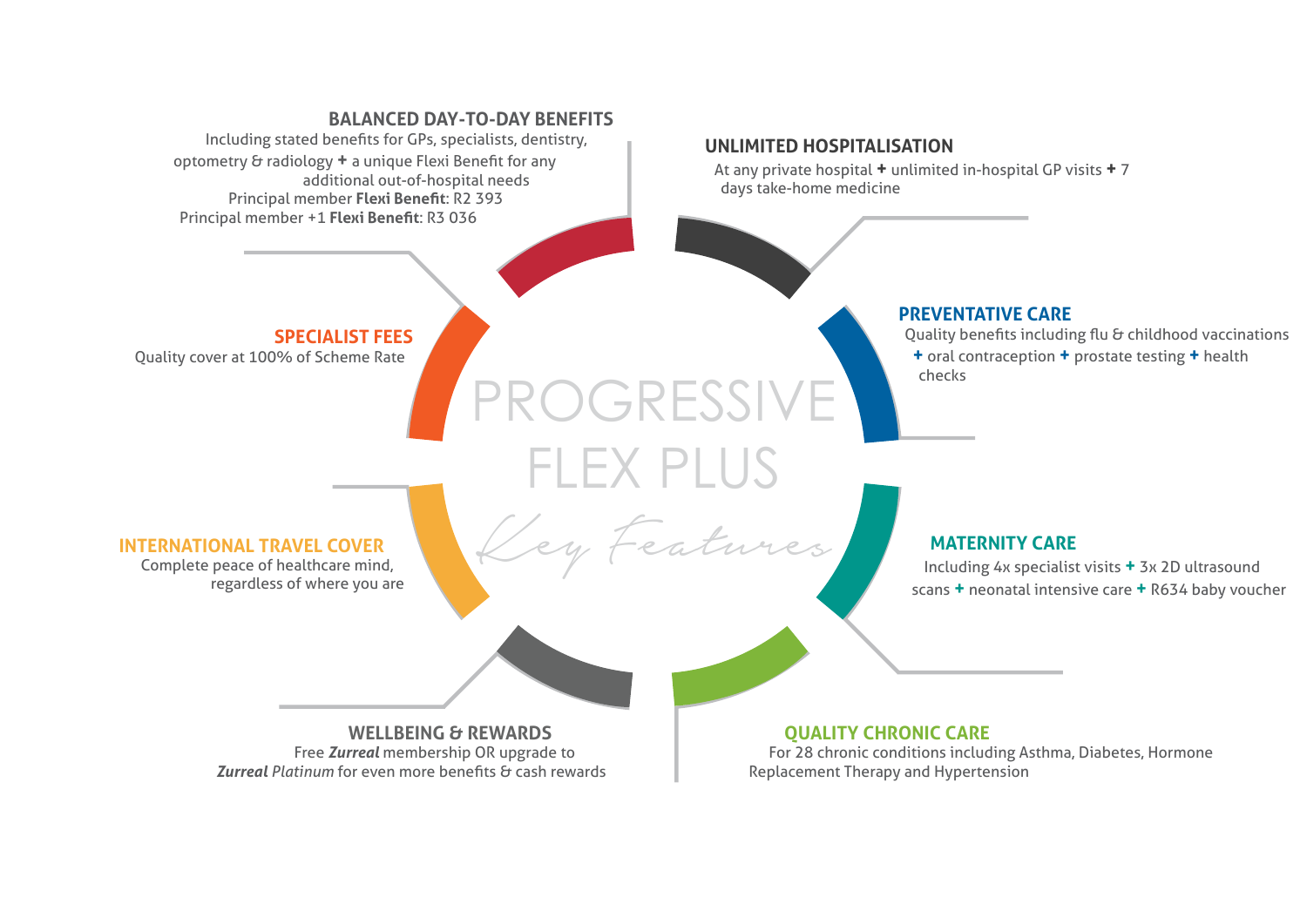## THINGS TO KEEP IN MIND WHEN READING YOUR BENEFIT SCHEDULE

#### *To ensure that you get maximum bang for your benefit buck, we have summarised 4 key areas that may influence your benefit entitlement*

- 1. Scheme protocols, rules and policies
- 2. Pre-authorisation
- 3. Designated Service Providers (DSP)
- 4. Co-payments and sub-limits; and PMBs



#### SCHEME RULES & PROTOCOLS PRE-AUTHORISATION CO-PAYMENTS &

All benefits and the use of each are subject to Scheme protocols, rules and policies. It's very important that you familiarise yourself with your option's applicable rules, policies and protocols to make sure that you fully understand how your option works, what your benefit entitlements are and whether any criteria apply when you make use of your cover.

Scheme protocols define the right process to follow when it comes to your option's benefits including medicines and devices. You can download a copy from our website at www.resomed.co.za after logging into the member portal or you can request it from our friendly Client Services team on **0861 796 6400** or **clientservices@resomed.co.za**.

Scheme rules are non-negotiable rules that cannot be changed. For example, Resolution Health's rules state that the Scheme will not fund cosmetic surgery. Because Resolution Health is wholeheartedly committed to the overall wellbeing of our members, your health and disease severity will, to a large extent, determine your benefit access and entitlement, the protocols applied as well as your unique care path (refer to the *Patient Driven Care*™ section on **page 5**). In these instances, make sure that you discuss your individual needs with your Personal Health Coordinator who is like your very own personal banker for your wellbeing, to enjoy the maximum level of cover and benefits.

Getting pre-authorisation from the Scheme is probably one of the easiest ways to gain seamless access to your benefits and avoid unnecessary delays. Because we like to empower our members and make it as effortless as possible for you to gain access to your benefits, our pre-authorisation call centre is available 24 hours a day, 7 days a week, 365 days a year.

It really is as simple as calling **0861 111 778** or sending an email to **preauth@resomed.co.za**. If you're unsure whether pre-authorisation applies to any of your benefits, rather get in touch with the team to double check.

#### **MAKE SURE THAT YOU:**

- » Get in touch with our pre-authorisation team 14 days before an elective procedure
- » Let the same team know within 48 hours after an emergency procedure
- » There is a 20% co-payment on late authorisations

REMEMBER that the Scheme will only fund those procedures that were pre-authorised so make sure that you ask your doctor if any additional items need to be added afterwards. If so, keep in mind that you have to let us know within 48 hours.

## SUB-LIMITS

**LEGA** 

Co-payments and sub-limits are applied to a defined list of procedures. For a detailed overview, please refer to **page 14** (co-payments) and **page 16** (sub-limits).

#### DESIGNATED SERVICE PROVIDER (DSP)

Resolution Health has an extensive network of DSPs that includes private hospitals and medical doctors.

Our network spans all 9 provinces and is one of the industry's most impressive.

For a list of your option's network, simply visit www.resomed.co.za, get in touch with our call centre on **0861 796 6400** or email **clientservices@resomed.co.za**.

#### **WHY SHOULD YOU MAKE USE OF YOUR OPTION'S DSP NETWORK?**

We have special arrangements with each of these facilities to make sure that our members get maximum bang for their benefit buck. Resolution Health always suggests that you make use of this network when it comes to your healthcare needs to limit out-of-pocket expenses or avoid them altogether!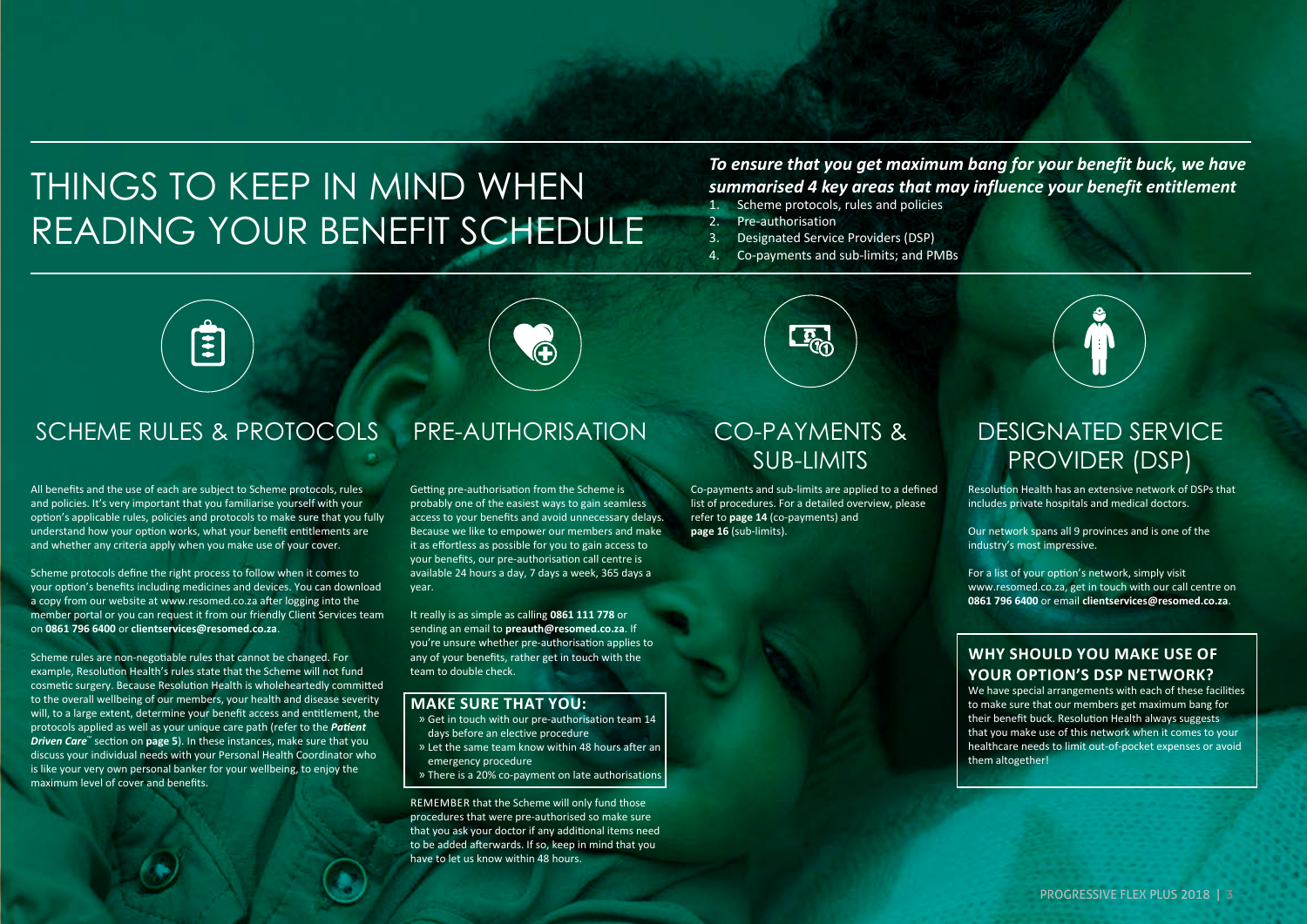## PRESCRIBED MINIMUM BENEFITS

#### *WHAT ARE PRESCRIBED MINIMUM BENEFITS?*

 $\begin{array}{c} u \, u \, v \, v \, v \, v \, . \end{array}$ 

Prescribed Minimum Benefits, also known as PMBs, are a list of diseases or conditions that a medical scheme is required to fund. A detailed list can be found on the Council for Medical Schemes' website (www.medicalschemes.com).



#### FUNDING OF YOUR PMB CONDITION

Your PMB cover will be funded from your option's existing benefits first. Thereafter, your condition will be funded by the Scheme's risk pool and we'll require the following for you to enjoy extended cover from your treating provider:

- » Confirmation of the clinical condition
- » Relevant ICD10 code
- » Supporting documentation
- » Motivation from your doctor
- » Applicable medical reports
- » Any additional information requested by the Scheme



#### STRETCHING YOUR PMB COVER

The first thing you should do after being diagnosed is to get in touch with your Personal Health Coordinator to discuss your diseasespecific care path (refer to **page 5** for more information). You can also substantially stretch your PMB benefits by making use of a hospital, doctor, specialist or any other healthcare professional that the Scheme has an agreement with. However, in a life threatening situation, you may go to any hospital, doctor or specialist but, as soon as you are able to access one of our DSP network providers, you must do so to continue enjoying full cover for your condition.

## GETTING THE MOST OUT OF YOUR PMB COVER

|              | DO                                                                                                                                      | OR YOU MAY                             |
|--------------|-----------------------------------------------------------------------------------------------------------------------------------------|----------------------------------------|
| <b>FRE</b>   | Always make use of our extensive DSP provider and hospital networks                                                                     | Have unforeseen out-of-pocket expenses |
|              | Ask whether your PMB cover is subject to a waiting period                                                                               | Not be covered for your PMB condition  |
| $\mathbb{M}$ | Understand the level of cover your option provides for your PMB condition                                                               | Not be covered at all                  |
| 目            | Understand the applicable Scheme rules, protocols and level of care that<br>applies to your option and how it covers your PMB condition | Misunderstand your level of cover      |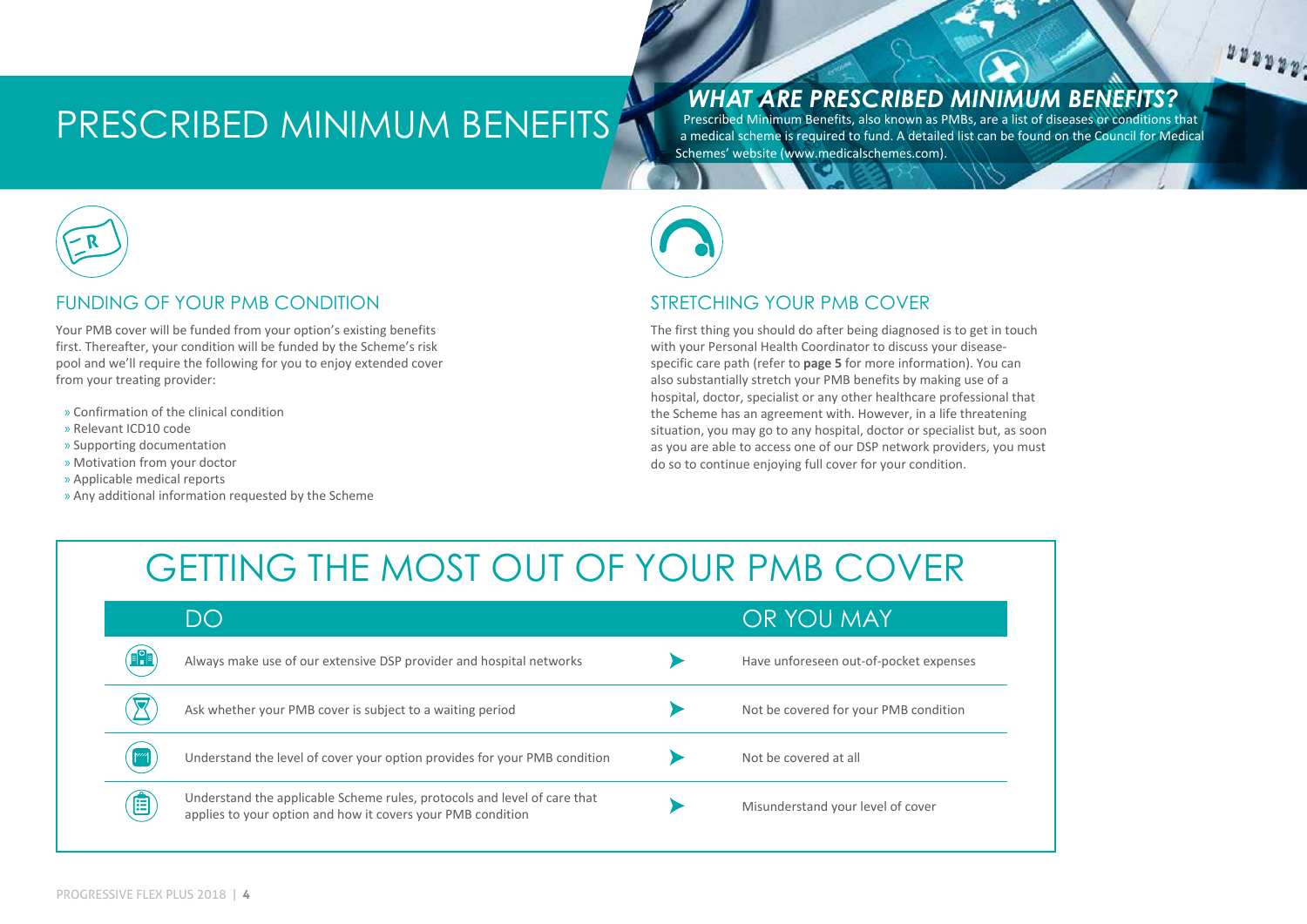## *PATIENT DRIVEN CARE*™

#### A HELPING HAND FOR OUR HIGH-RISK MEMBERS

At Resolution Health, we're pretty much solely dedicated to helping our members stay as healthy as possible. So we developed the industry first *Patient Driven Care*™ (*PDC*™) programme, our unique way of offering additional support to those members who sometimes need a helping hand when it comes to taking care of their health.



#### WHAT IS *PATIENT DRIVEN CARE*™?

*PDC*<sup>™</sup> is our unique way of helping our at-risk members to manage their health and benefits better so that they're always able to get the care they need when they need it most. These members will firstly be assigned a Personal Health Coordinator (PHC) who is like a personal banker for your wellbeing. Your PHC will help you along every step of the way, from developing a tailor-made care path based on your unique healthcare needs to giving you access to benefits that will help you stay as healthy as possible, for as long as possible.



#### WHAT IS A HEAITH FVFNT?

Let's say you have high blood pressure or cholesterol. In this case, an example of a health event would be a heart attack. Similarly, various other chronic conditions can have extreme health events if left unmanaged and, in most cases, result in hospitalisation.



#### WHO QUALIFIES FOR THE *PDC*™ PROGRAMME?

a medical scheme benefit. We have a sophisticated process, based on our advanced managed care principles and protocols, that quickly identifies members who could benefit from the helping hand the programme offers. Once identified, we start helping you to use your specific option's benefits better.

 $\left(\textcolor{red}{\bullet}\right)$ 

In some cases, we'll even unlock extra benefits that assist you to stay as healthy as possible, for as long as possible.

#### **Resolution Health members who would ideally use the** *PDC***™ programme include:**

- » Chronic patients (depending on the severity of your condition)
- » Patients with an increased risk of having an adverse health event that may, for example, result in hospitalisation
- » Patients who have had severe in-hospital or other acute health events
- » Patients with rare diseases who need constant monitoring



#### HOW TO REGISTER FOR THE PROGRAMME

**Registering for the** *PDC***™ programme takes place in two ways:**

- » Our progressive clinical systems continuously monitor our members' claims patterns to quickly identify high risk patients. Should you be flagged as high risk on our system, you will be contacted by our friendly *PDC*™ team who will discuss the programme with you and take you through the registration process.
- » If you are suffering from a severe chronic disease, you can apply for registration on the programme. The application process is quick and easy and you can either call or email us by using the details below.

For more info, get in touch with our efficient team ON **0861 796 6400** or e-mail **pdc@resomed.co.za.** 11 and that *PDC*™ is a health management programme and not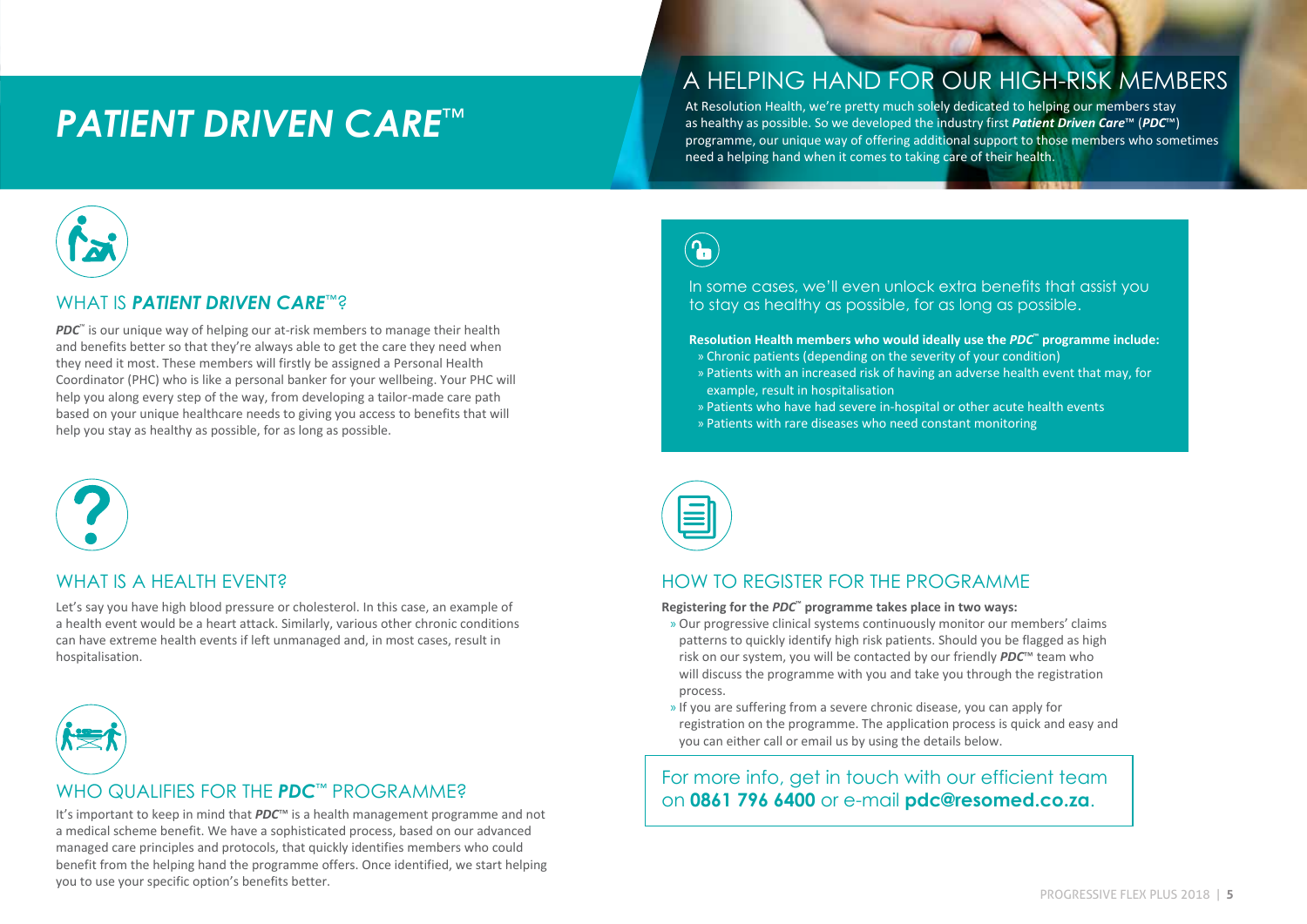## YOUR IN-HOSPITAL COVER



#### YOUR IN-HOSPITAL BENEFIT

**REMEMBER** to always get pre-authorisation for these benefits and that Scheme protocols, rules and policies always apply.

**CONTRACTED RATE**

**100%** As a Progressive Flex Plus member, you have unlimited private hospital cover that includes:

- » Surgical operations & procedures
- » Theatre fees
- » Labour & recovery wards
- » Ward accommodation
- » Intensive care & high care units
- » X-rays and pathology
- » Physiotherapy
- » Ultrasound scans (other than for pregnancy)
- » Blood transfusions

**IT'S IMPORTANT TO NOTE** that laparoscopic and similar endoscopic procedures require a separate authorisation and that co-payments may apply to certain procedures (refer to **page 14**).



#### IN-HOSPITAL PROVIDER'S FEES

As a **Progressive Flex Plus** member, you have an unlimited in-hospital GP benefit that covers both consultations and procedures. Should you make use of a contracted GP, your visit will be covered at up to 100% of contracted rate. Non-contracted GP visits are covered at up to 100% of Scheme Rate. Should you require the expert skills of a specialist, you are covered at up to 100% of Scheme Rate for non-contracted providers and up to 100% of contracted rate for contracted providers.



#### **MEDICINES**

To help you along the road of recovery, your **Progressive Flex Plus** option will not only pay for the medicines dispensed and used in-hospital, but it will also cover a 7-day supply of medicines received when you are discharged from the hospital. **REMEMBER** that you need to get authorisation from the Scheme for all chronic medications or prescriptions that are for longer than 7 days.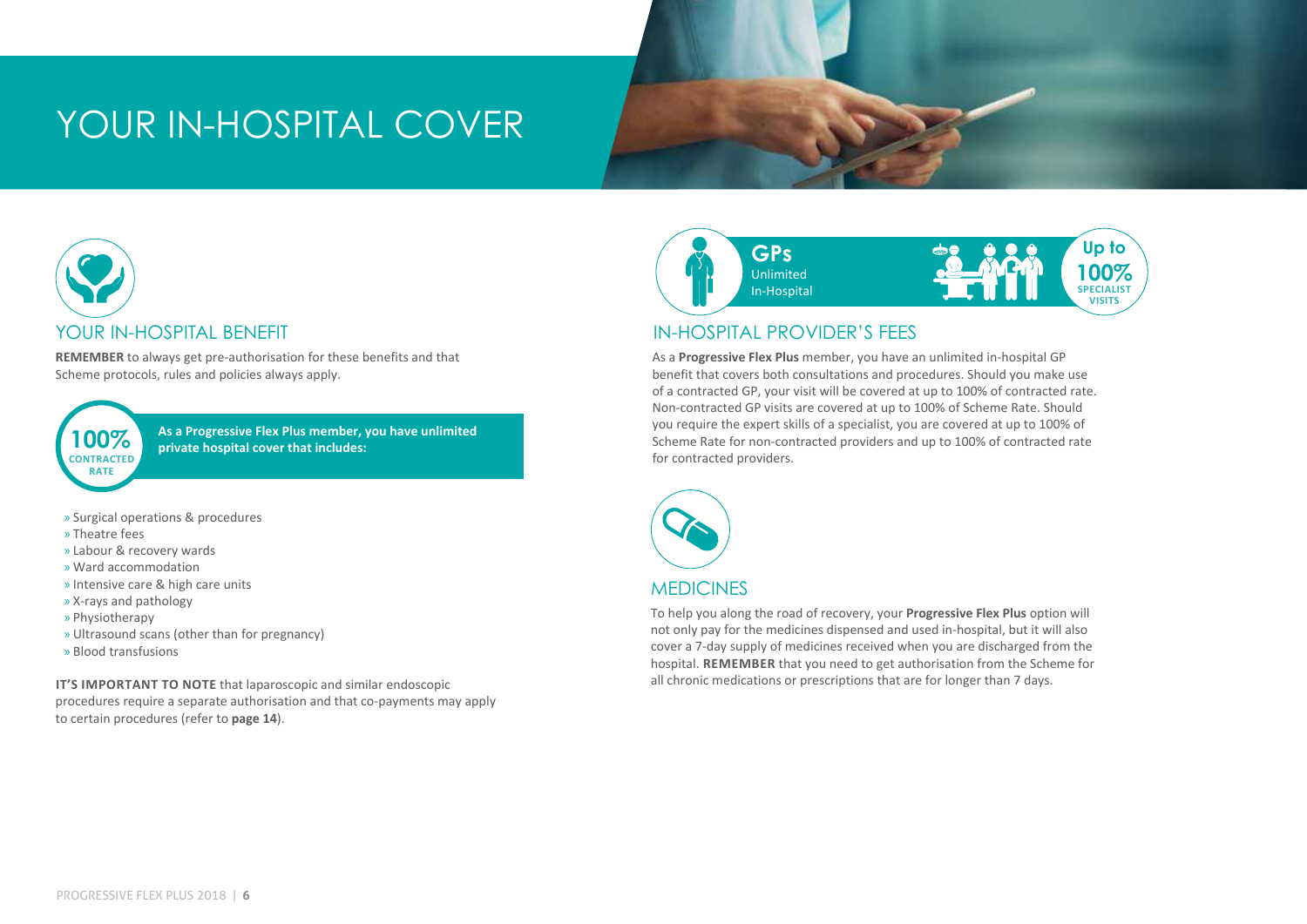## YOUR IN-HOSPITAL COVER



#### MATERNITY CARE

Welcoming a little one to the family is one of the happiest, not to mention stressful, times in one's life. As a **Progressive Flex Plus** member, you can rest assured that mum, and baby's healthcare needs are taken care of.

Share your happy news with us as soon as your pregnancy has been confirmed via a blood test and we'll register you on our Maternity Programme. Simply call our team on **0861 111 778** or email **maternity@resomed.co.za**.

Your option includes 9 GP or midwife consultations of which 4 can be at a specialist as well as 3x 2D ultrasound scans throughout your pregnancy. Your confinements benefit includes cover for normal deliveries as well as emergency caesarean sections. Should your little one require neonatal intensive care, rest assured that your **Progressive Flex Plus** option has them covered.

#### **YOUR PROGRESSIVE FLEX PLUS OPTION EVEN HELPS YOU TO SHOP FOR BABY**

Pretty awesome right? As a **Progressive Flex Plus** member, your option includes a **R634** voucher that can be spent at any one of our DSP pharmacies. Think healthcare essentials, nappies, bottles, formula, you name it. **REMEMBER** to touch base with your Maternity Personal Care Coordinator after the 32nd week of your pregnancy to activate the voucher and shop till you drop within 1 year of receiving it.

#### **ADDING BABY TO YOUR MEDICAL SCHEME COVER**

Please **REMEMBER** to add your new-born or adopted baby to your medical scheme cover within 30 days of birth or adoption to ensure that their health is as well taken care of as yours. Simply complete the Registration of Additional Dependants form (available on **www.resomed.co.za**) and email a signed copy to **amend@resomed.co.za** or fax to **086 513 1438** along with a copy of the birth certificate or registration. The monthly child dependant premium will automatically be added to your next payment, no stress, no fuss.



#### OTHER IN-HOSPITAL BENEFITS

- » **Organ transplants:** Annual **R118 713** benefit per family for PMB conditions
- » **Internal prostheses: R56 537** per family per annum (**REMEMBER** to check the sub-limits on **page 16** and that your benefit for joint replacements and spinal procedures is limited to PMB conditions only)
- » **Psychiatric disorders:** PMB conditions covered at DSP network



When it comes to non-emergencies, it's important to obtain preauthorisation from us 14 days prior to your in-hospital procedure. This gives us, and you, enough time to request and submit any additional information that we may need.

Please ensure that you include the relevant documentation when you submit your pre-authorisation request. We've included a handy pre-authorisation check list on **page 15** to make the process as easy and stress free as possible!

In emergency situations, it's not always possible to obtain preauthorisation first so, in these instances, we need you to get in touch with us within 48 hours or on the first working day after your admission. REMEMBER There is a 20% co-payment on all late authorisations.

For all your pre-authorisation needs, simply dial **0861 111 778** or send an email to **preauth@resomed.co.za**. To ensure that you are always able to take care of your health, our call centre team is available 24 hours a day, 7 days a week, 365 days a year.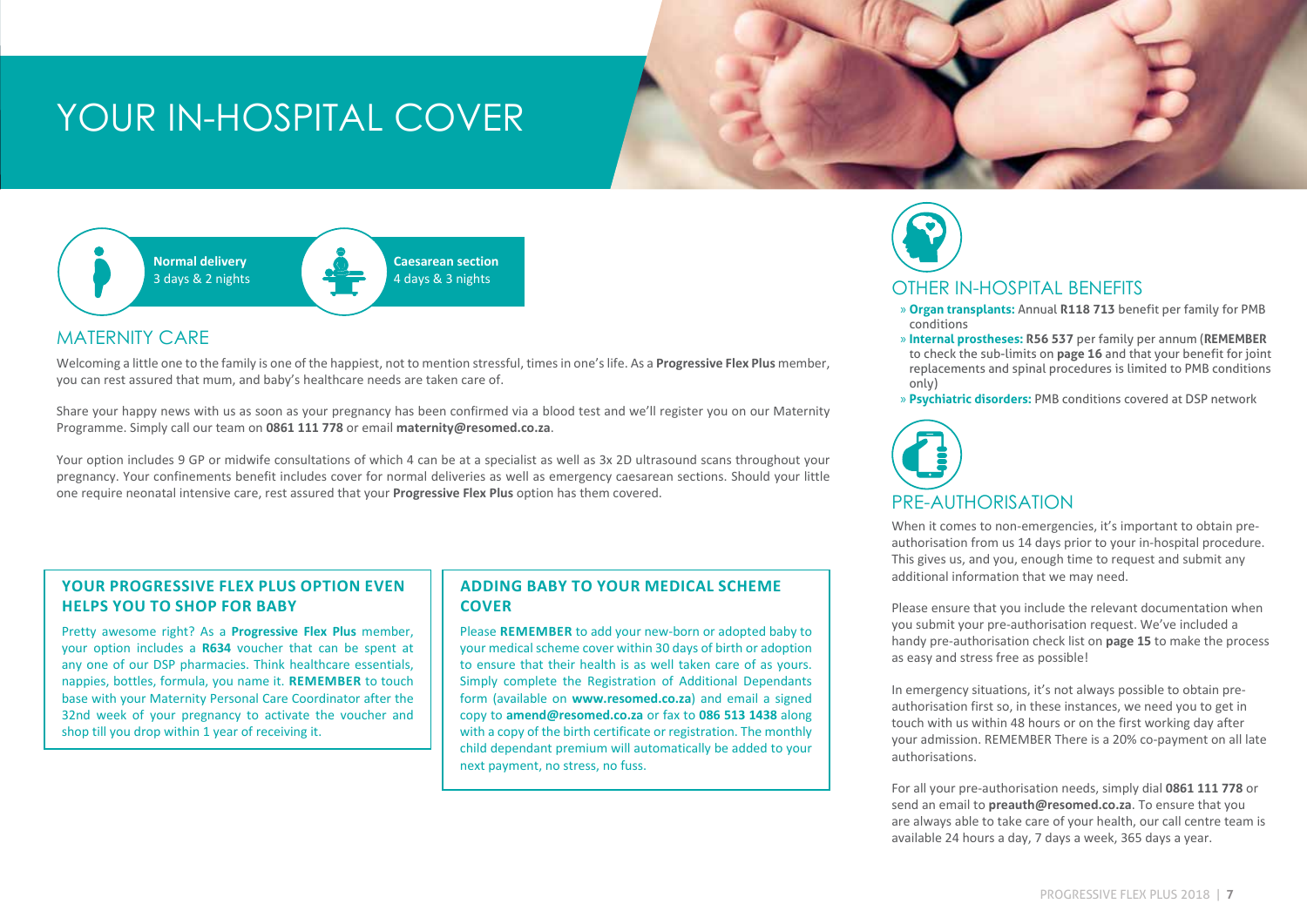## ADDITIONAL COVER

Before accessing any of the benefits included on this page, get in touch with our super-efficient pre-authorisation department on **0861 111 778** or **preauth@resomed.co.za**. Also keep in mind that Scheme rules and protocols always apply.

#### CANCER CARE

As a **Progressive Flex Plus** member, you have a generous **R275 914** annual oncology benefit per family which includes anything from oncologists and chemotherapy to radiotherapy and cancer related blood tests via our extensive ICON provider network. Your cover also includes a 15 day hospice benefit, with investigative workups forming part of your out-of-hospital benefits and, thereafter, covered as a PMB condition. Generic Reference Pricing (GRP) is applied to oncology-related medicines.



#### HIV CARE

Resolution Health has an advanced HIV Management Programme available to all members who are HIV positive which includes in-hospital care via our extensive hospital network. The programme includes consultations, blood tests, counselling and medication if you are HIV positive. To register, simply call **0861 111 778**, send an email to **care@resomed.co.za** or fax to **086 556 3855**.

If you are HIV positive, it's very important that you register for the programme to ensure that you gain access to the maximum amount of benefits.

Because we like to make your healthcare access as easy and stress free as possible, our HIV Management Programme includes a unique **Please Call Me** service manned by our dedicated HIV Helpline Consultant team who are available 24 hours a day, 7 days a week, 365 days a year. Simply send a **Please Call Me** to **082 584 0588** and we'll phone you right back. Taking care of your health has really never been this easy!



#### EXTERNAL MEDICAL APPLIANCES

Your **Progressive Flex Plus** option includes a **R4 110** benefit for your PMB-related external medical appliances needs. **REMEMBER** to check for any applicable sublimits on **page 16**.

#### EMERGENCY SITUATIONS

Your **Progressive Flex Plus** option includes an emergency evacuation and ambulance service that is covered at 100% of Scheme Rate and provided by Netcare 911. Make sure that you save their number, **0861 112 162**, for quick and easy access when you need it. The service is available anywhere in South Africa and includes 24/7/365 access to emergency medical assistance. Your medical evacuation benefit includes:

- » Emergency telephonic medical advice
- » Dispatch of ambulances and flights
- » Arrangements for compassionate visits by a family member
- » Arrangements for the escorted return of minors after an accident
- » Repatriation to appropriate facility in your area of residence after an accident
- » Referrals to doctors and other medical facilities
- » The relaying of information to a family member or acquaintance
- » Telephonic trauma counselling

#### CASUALTY BENEFIT

You also have access to a **R1 680** casualty benefit per family per annum that can be used for both clinician and facility fees.

**REMEMBER** to get in touch with our pre-authorisation team within 48 hours of your visit. Refer to our handy check list on **page 15** to ensure a quick and easy process.



#### SPECIALISED RADIOLOGY

Your radiology benefit includes CT, MRI, PET and Nuclear Medicine scans with a **R9 957** benefit per family per annum. You will need to get pre-authorisation from us before making use of this benefit and keep in mind that a **R1 996** co-payment per incident applies.



#### OTHER CARE

- » **Home nursing:** 5 days per family per annum
- » **Rehab and sub-acute facility:** 12 days per family per annum which includes accommodation and visits by a medical practitioner or as authorised (condition specific and protocol driven)
- » **Dialysis:** PMB conditions covered at extensive DSP network



#### INTERNATIONAL TRAVEL COVER

Because Resolution Health is truly committed to your overall wellbeing, you can rest assured that we have you covered not only in South Africa, but beyond its borders as well via a comprehensive International Travel Cover benefit. Your cover will not only take care of medical emergencies and related expenses, but also offers a variety of personal assistance services. To activate your benefit, simply get in touch with our friendly Client Services team on **0861 796 6400** or **clientservices@resomed.co.za** before you'll be travelling abroad and they'll provide you with all the relevant forms, documents and information.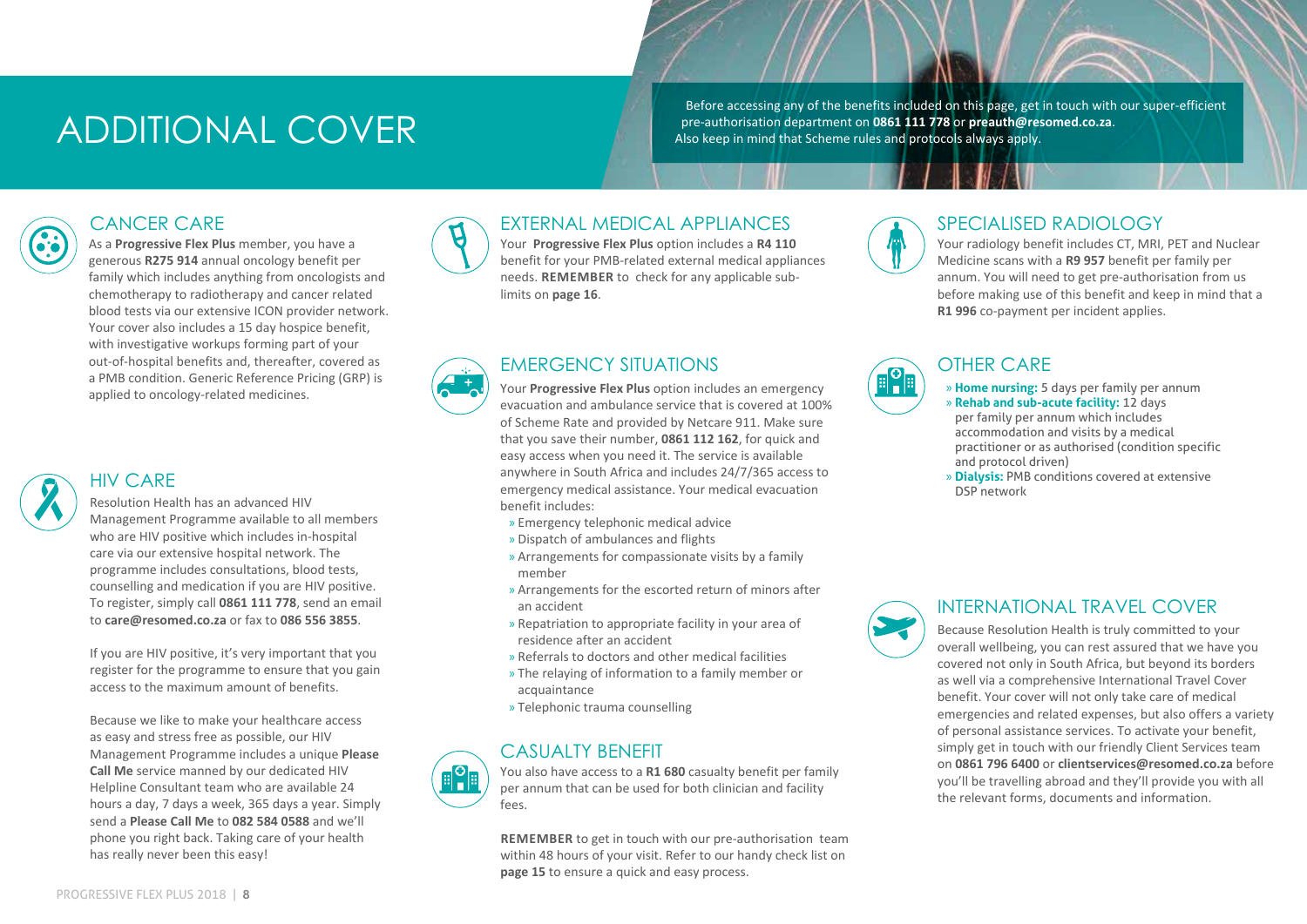## GETTING THE MOST OUT OF YOUR IN-HOSPITAL COVER

|             | DO                                                                                                                                                                                                      | OR YOU MAY                                                                                                                                    |
|-------------|---------------------------------------------------------------------------------------------------------------------------------------------------------------------------------------------------------|-----------------------------------------------------------------------------------------------------------------------------------------------|
|             | Give us a 14 day head's up prior to your elective in-hospital procedure                                                                                                                                 | Have to postpone your procedure if we have any queries or received<br>incomplete information                                                  |
|             | Ask your doctor to give you the relevant ICD10 or tariff codes and ensure<br>that all treatments are included and authorised by the Scheme                                                              | Have unpaid bills later on as the Scheme will only pay for those ICD10<br>codes and treatments that were authorised                           |
|             | Ask about the applicable Scheme rules, protocols and policies that may<br>apply to your benefits                                                                                                        | Misunderstand your level of cover                                                                                                             |
|             | Make use of our DSP hospitals and providers as far as possible to enjoy<br>the maximum cover (available on www.resomed.co.za or from our Client<br>Services team)                                       | Only be covered at 100% of Scheme Rate or face out-of-pocket expenses                                                                         |
|             | Ask for generic medicine options as far as possible                                                                                                                                                     | Be required to pay a portion of your medicine bill                                                                                            |
|             | Check the co-payment and sub-limit list on pages 14 & 16                                                                                                                                                | Not be aware of applicable out-of-pocket expenses or benefit limits                                                                           |
|             | Register for Resolution Health's maternity or HIV programmes (if relevant)                                                                                                                              | Not gain access to the maximum amount of benefits available for your<br>condition or have to receive treatment at a provincial facility (HIV) |
|             | Register you new-born baby or adopted dependant within 30 days of birth<br>or adoption                                                                                                                  | Find that their benefits are only made available from the date of<br>registration and not retrospectively from the date of birth or adoption  |
|             | Take good care of your external medical appliances                                                                                                                                                      | Be left without cover in the 3-year benefit cycle                                                                                             |
|             | REMEMBER that it is your responsibility to take good care of your external<br>appliances and to consider getting additional, private insurance to cover<br>any maintenance, spares or accessories costs | Be out of pocket when expensive repairs or replacements are required as<br>these costs are excluded from this benefit category                |
| <b>ICON</b> | Make use of our leading ICON network for your oncology needs                                                                                                                                            | Be required to pay a co-payment towards your treatment                                                                                        |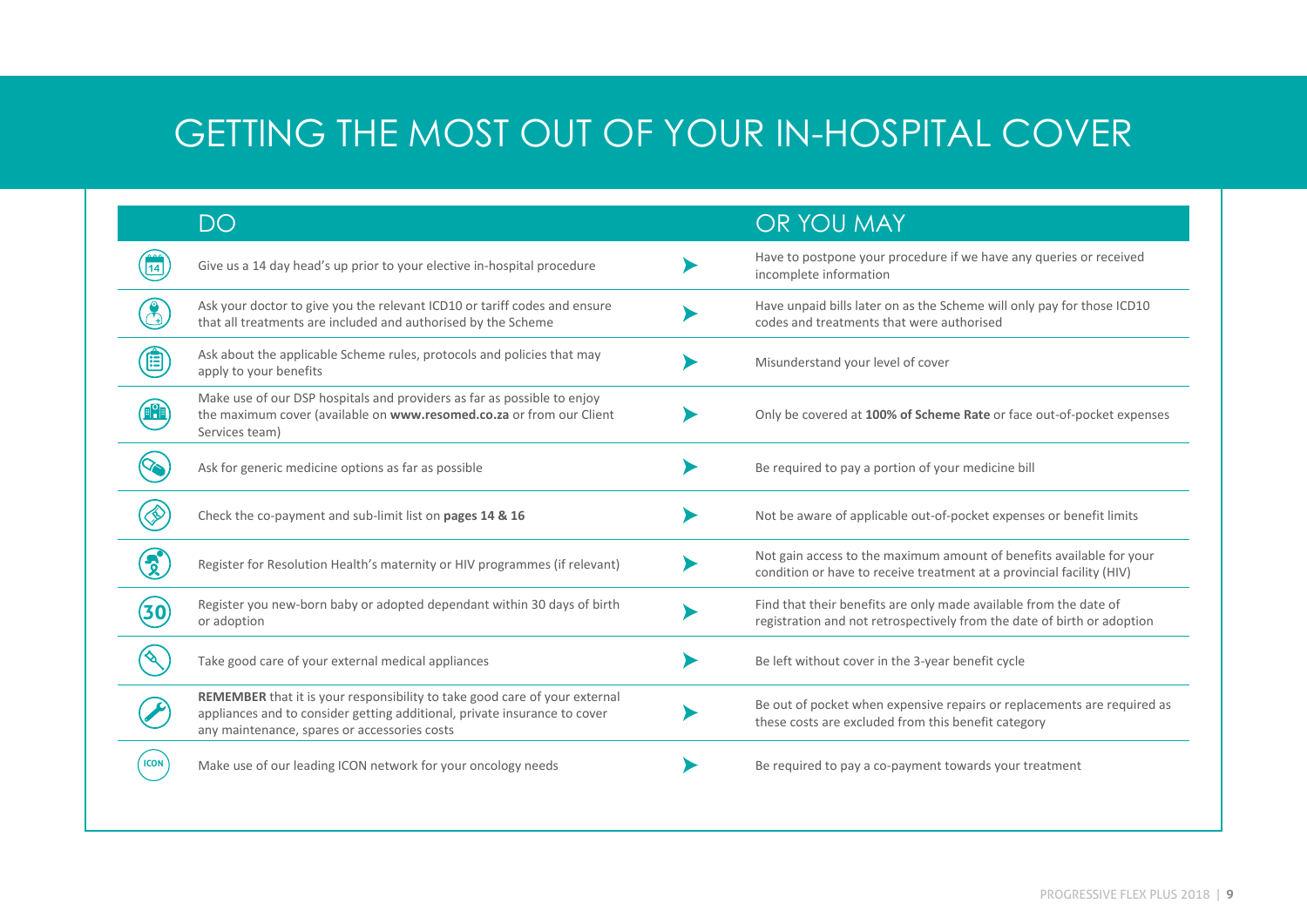## CHRONIC MEDICATION

As a **Progressive Flex Plus** member, your chronic medication benefit includes 28 chronic conditions. It's important that you register your chronic condition with the Scheme so ask either your doctor or pharmacy to touch base with our pre-authorisation call centre on **0861 111 778** or **preauth@resomed.co.za**. Give them a heads' up that we'll need the relevant ICD10 codes and test results.

## **CHRONIC CONDITIONS 28** COVERED

## CHRONIC DISEASE LIST

- 1. Addison's Disease
- 2. Asthma<br>3. Bipolar
- 3. Bipolar Affective Mood
- 4. Disorder Bronchiectasis<br>5. Cardiac Dysrhythmia (Ar
- 5. Cardiac Dysrhythmia (Arrhythmia)
- 6. Cardiac Failure
- 7. Cardiomyopathy
- 8. Chronic Obstructive Pulmonary Disease (COPD)
- 9. Chronic Renal Disease
- 10. Crohn's Disease
- 11. Diabetes Insipidus
- 12. Diabetes Mellitus Type 1 & 2
- 13. Epilepsy
- 14. Glaucoma
- 15. Haemophilia
- 16. Hyperlipidaemia
- 17. Hypertension
- 18. Hypothyroidism
- 19. Ischaemic Heart Disease (Coronary Artery Disease)
- 20. Multiple Sclerosis
- 21. Parkinson's Disease
- 22. Rheumatoid Arthritis
- 23. Schizophrenia
- 24. Systemic Lupus Erythematosis
- 25. Ulcerative Colitis

#### (CDL) ADDITIONAL CHRONIC **CONDITIONS**

- 1. Benign Prostatic Hypertrophy
- 2. HIV
- 3. Hormone Replacement Therapy

## GETTING THE MOST OUT OF YOUR CHRONIC MEDICATION BENEFITS

|                                                                                                                                                                              | OR YOU MAY                                                                    |
|------------------------------------------------------------------------------------------------------------------------------------------------------------------------------|-------------------------------------------------------------------------------|
| Get your medication from one of our DSP phar-<br>macies who charge special rates (available on<br>www.resomed.co.za or from our Client Services<br>team)                     | Deplete your chronic medication benefit<br>before the end of the year         |
| Enquire about your specific condition's chronic<br>basket (available on www.resomed.co.za or from<br>our Pharmacy Benefit Management team)                                   | Be required to contribute towards your<br>medication cost                     |
| Opt for generic versions of your medication as far<br>as possible to stretch every benefit Rand                                                                              | Deplete your chronic medication benefit<br>before the end of the year         |
| Double check that your doctor or pharmacy<br>has registered your chronic condition with the<br>Scheme                                                                        | Face out-of-pocket expenses                                                   |
| Ensure that your treating doctor includes the<br>ICD10 code on your prescription                                                                                             | Have your medication declined as they do<br>not correlate with your diagnosis |
| Ensure that you ask about and understand the<br>Reference Pricing and Generic Reference Pricing<br>(GRP) that may be applied to the medicine<br>product on your prescription | Have unforeseen out-of-pocket expenses                                        |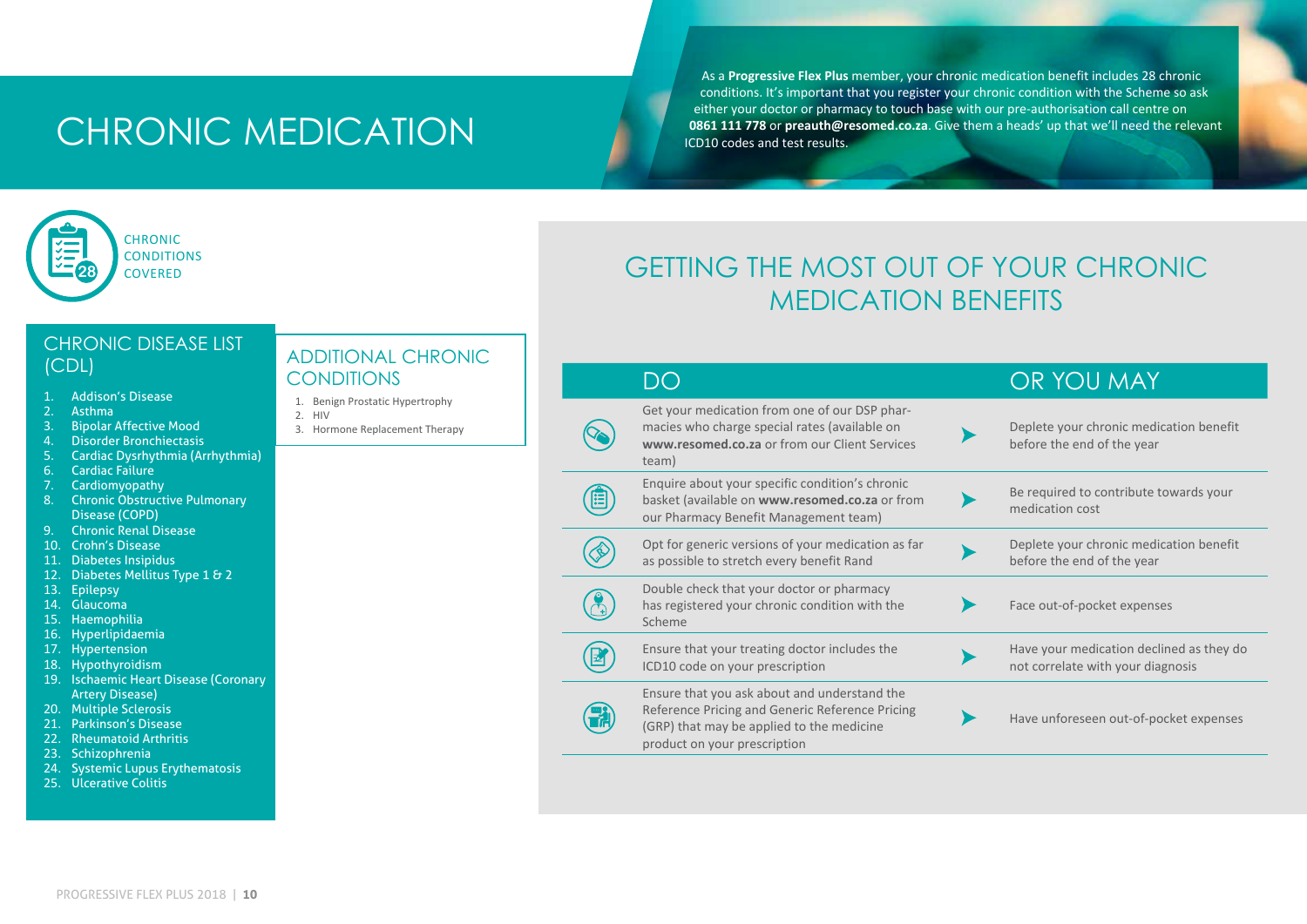## DAY-TO-DAY BENEFITS

The **Progressive Flex Plus** option's day-to-day benefits are ideally balanced to ensure more than sufficient cover for the healthcare needs of young, healthy individuals and couples. **REMEMBER** to make use of our extensive network of DSPs to enjoy the maximum level of cover and avoid out-of-pocket expenses.



#### GENERAL PRACTITIONERS

Your General Practitioner benefit is covered at up to 100% of contracted rate at contracted providers and up to 100% of Scheme Rate at non-contracted providers:

- M: 4 visits per annum
- M+1: 7 visits per annum
- M+2+: 9 visits per annum

**REMEMBER** that, if your diagnosis is related to a condition included on the Chronic Disease List (CDL), this visit will be covered separately from your day-to-day benefit. In these instances, **REMEMBER** that disease management protocols apply and that you need to obtain pre-authorisation from the Scheme prior to your visit.



#### SPECIALIST VISITS

This benefit includes both consultations and in-room procedures, both of which are covered up to 100% of contracted rate at contracted providers and up to 100% of Scheme Rate at non-contracted providers:

- M: 2 Specialist visits per annum<br>M+1: 3 Specialist visits per annum
- 3 Specialist visits per annum
- M+2+: 3 Specialist visits per annum

Because we are fully committed to the health of our members, we will unlock additional benefits for your specialist care requirements if your visit is related to a PMB condition. In these instances, always phone us for pre-authorisation first to make sure that you're covered. In-room procedures are also subject to pre-authorisation so make sure you touch base with our friendly consultants on **preauth@resomed.co.za** or **0861 111 778**.



#### **OPTOMETRY**

Your optometry benefit will ensure optimum vision at all times with the following included:

- » **1 Consultation** or examination per beneficiary
- » **R1 210** benefit for **1 pair** of single vision spectacles per beneficiary (including frame and consultation) OR
- » **R1 844** benefit for **1 pair** of flat top bifocal spectacles per beneficiary (including frame and consultation) OR
- » **R2 137** benefit for **1 pair** of multifocal spectacles per beneficiary (including frame and consultation) OR
- » **R1 210** benefit for contact lenses per beneficiary

#### REMEMBER

Your optical benefits are available in a 24-month benefit cycle and to make use of our DSP network to get the most out of your cover.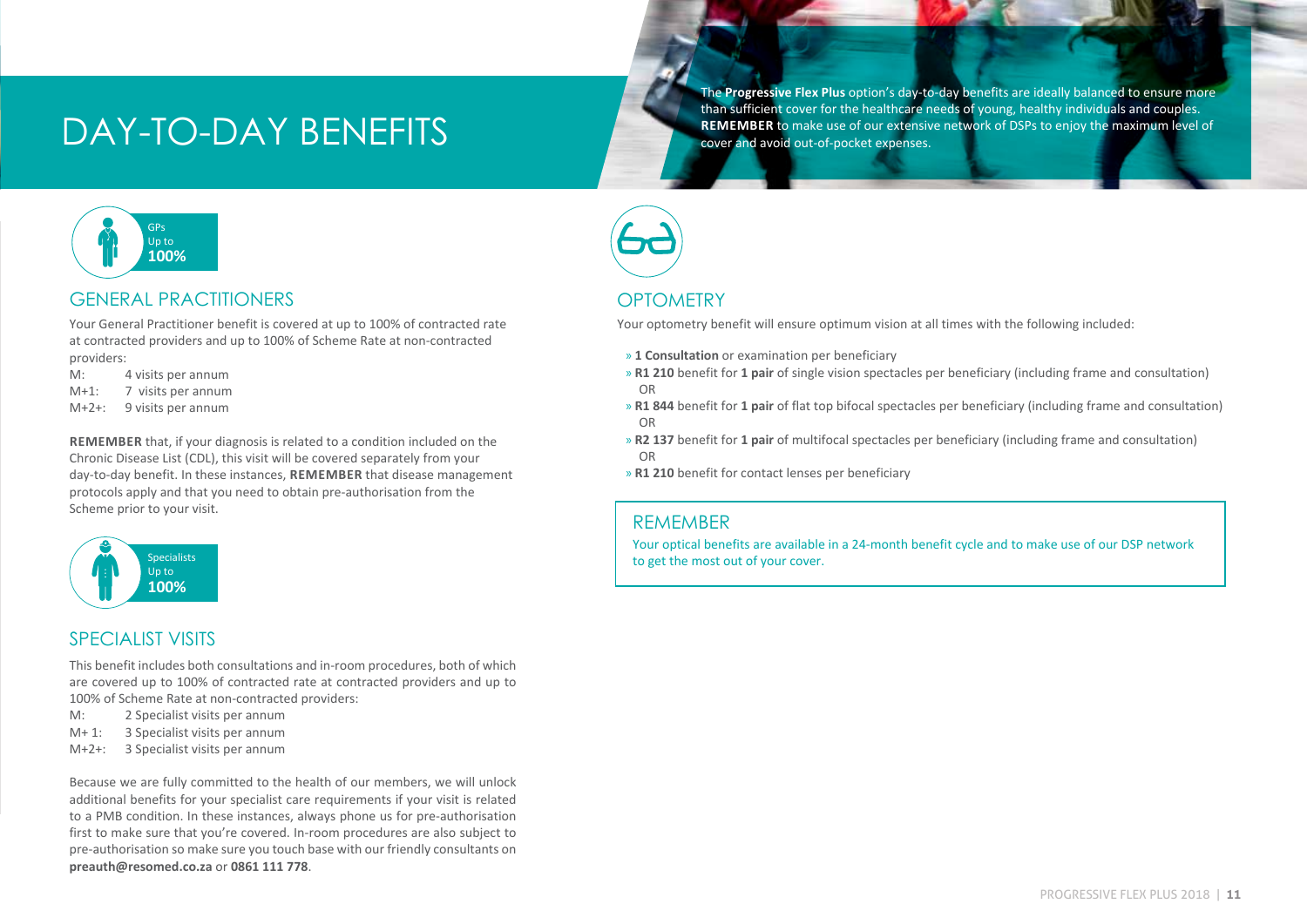## DENTAL DAY-TO-DAY BENEFITS

The **Progressive Flex Plus** option's day-to-day benefits are ideally balanced to ensure more than sufficient cover for the healthcare needs of young, healthy individuals and couples. **REMEMBER** to make use of our extensive network of DSPs to avoid out-of-pocket expenses



#### CONSERVATIVE DENTISTRY

Taking care of your pearly whites has never been easier than with the **Progressive Flex Plus** option. As a principal member, you have access to a **R3 287** conservative dentistry benefit. If you have dependants on your medical scheme cover, this benefit increases to **R5 284** and includes:

- » 2 Annual check-ups per beneficiary per annum
- » 2 Emergency consultations per beneficiary per annum
- » 8 Intra-oral x-rays per beneficiary per annum
- » 1 Extra-oral x-ray per beneficiary per annum
- » 2 Annual scale and polish treatments per beneficiary per annum
- » 1 Fissure sealant per molar tooth (3-year cycle and limited to individuals younger than 16)
- » Extractions
- » Root canal therapy
- » 1x Set of acrylic dentures (partial or full, per jaw) per beneficiary (4-year cycle)
- » pre-authorisation required and Scheme protocols apply)

#### DENTAL ANAESTHETICS IN ROOMS

Your **Progressive Flex Plus** option covers dental anaesthetics in rooms at 100% of Scheme Rate. Important to **REMEMBER** is that pre-authorisation is required for conscious (intravenous) sedation during surgical in-room procedures (Scheme protocols apply). However, should the anaesthetic be for anxiety control only, it won't be covered.

#### SURGERY AND DENTAL HOSPITALISATION

Your **Progressive Flex Plus** option will cover the removal of impacted wisdom teeth in adults. Hospitalisation for children younger than 5 years may also be granted for extensive dental treatment and, in these instances, each case will be reviewed after all relevant clinical information, x-rays and motivations have been received.

#### ADVANCED DENTISTRY

For the troublesome pearly whites, your **Progressive Flex Plus** option includes a per family sub-limit of **R5 602** (subject to your annual day-to-day benefit) for both crowns and bridges. **REMEMBER** that pre-authorisation is required and Scheme protocols apply.

#### ANXIOUS ABOUT YOUR VISIT TO THE DENTIST?

Going to the dentist may induce a mild panic attack for some of our members. Luckily, the **Progressive Flex Plus** option's dental benefits include sedation methods like laughing gas or sedative medications. You won't need to obtain pre-authorisation for this benefit.

#### **FILLINGS**

This benefit includes one filling per tooth in a 1 year benefit cycle. In the unlikely event that you, or one of your dependants, need more than 5 fillings, we may require a copy of the treatment plan.

#### REMEMBER

Get in touch with our pre-authorisation team 14 days before your procedure and that a co-payment of **R2 643** applies. Go to **page 15** for our pre-authorisation check list and make sure that you tick all the boxes when submitting your request.

#### HOW TO GET THE MOST OUT OF YOUR DAY-TO-DAY BENEFITS

|   | DO                                                                                | OR YOU MAY                                                                                 |
|---|-----------------------------------------------------------------------------------|--------------------------------------------------------------------------------------------|
|   | Visit our DSPs as far as possible for your<br>day-to-day needs                    | Run out of benefits before the end of the<br>year or face potential out-of-pocket expenses |
| 囯 | Make sure that you are fully aware of the<br>Scheme protocols, rules and policies | Be required to make a personal contribution                                                |
|   | Obtain pre-authorisation as indicated                                             | Be required to make a personal contribution                                                |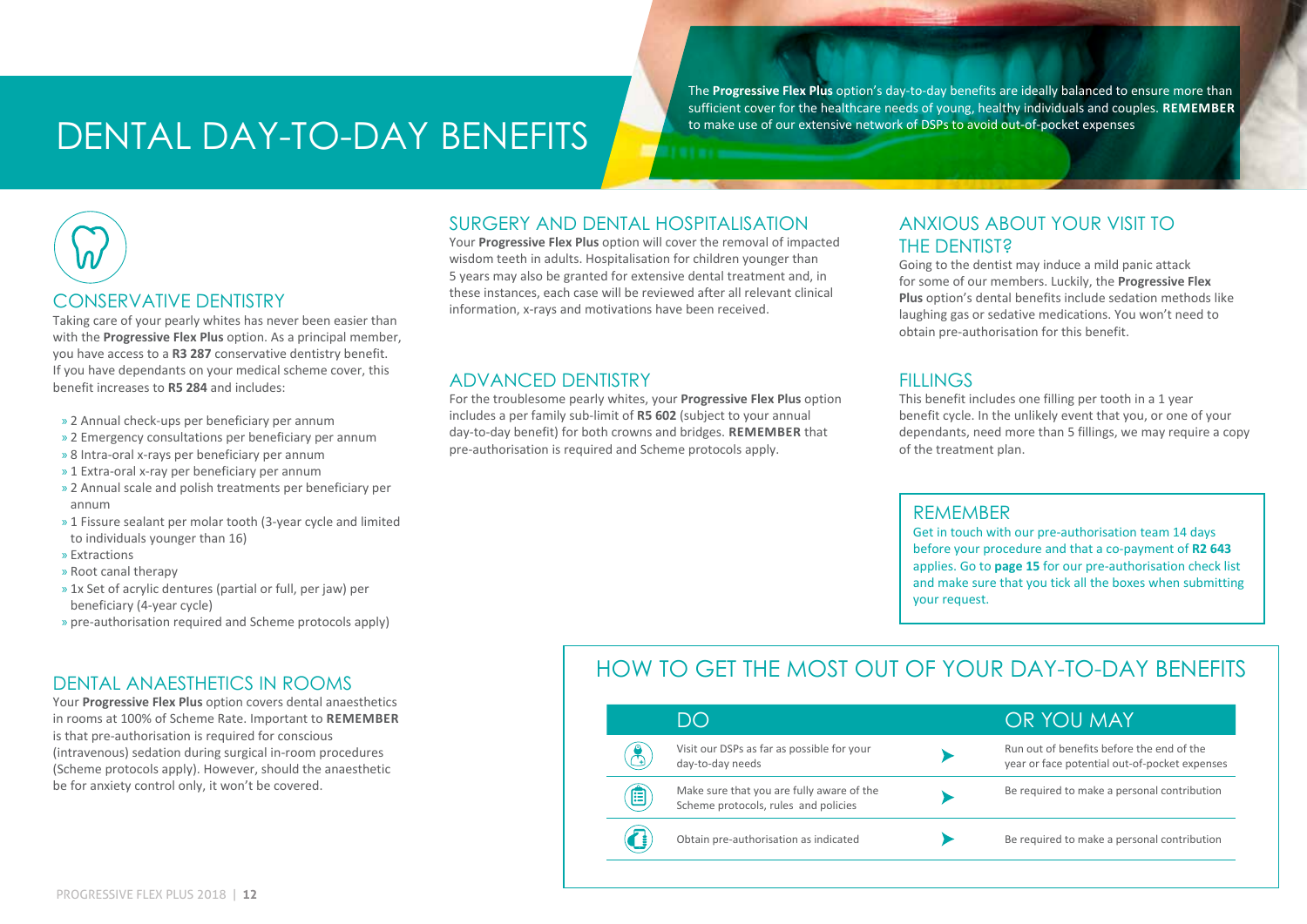## ADDITIONAL OUT-OF-HOSPITAL **BENEFITS**

As a **Progressive Flex Plus** member, you have access to a unique Flexi Benefit for your additional out-of-hospital needs. This fantastic benefit allows you to spend available funds on any of the services below. M: **R2 393** | M+1: **R3 036**

#### **Your additional out-of-hospital benefit cluster includes:**

- » Alternative healthcare services
	- 1. Acupuncture
	- 2. Biokineticists
	- 3. Chiropodists
	- 4. Chiropractors
	- 5. Dieticians
	- 6. Homeopaths
	- 7. Naturopaths
	- 8. Occupational therapists
	- 9. Osteopaths
	- 10. Podiatrists
	- 11. Social workers
- » Radiology & pathology (specialised radiology covered separately via in-hospital benefits)
- » Physiotherapy
- » Psychology and psychiatric treatment (over and above in-hospital psychiatric disorder benefit)
- » Speech therapy and audiology

#### ACUTE MEDICATION

Your Flexi Benefit can also be used to cover your acute and schedule 0-2 (over-the-counter) medication needs.

**M: R2 372**

**M+1: R3 065**

When it comes to Schedule 0-2 medication, the following sub-limits apply:

**M: R657**

**M+1: R921**

## PREVENTATIVE CARE **BENEFITS**

Resolution Health firmly believes that prevention is better than cure. That is why we have included a variety of preventative care benefits on the **Progressive Flex Plus** option to help you stay as healthy as possible, for as long as possible.

Your family can look forward to a preventative care benefit of **R2 630** per annum that can be used for any of the below screening tests at a pharmacy or clinic.

- » Blood pressure\*
- » Blood sugar\*
- » Cholesterol\*
- » Body Mass Index\*

#### YOUR PREVENTATIVE CARE BENEFIT DOESN'T STOP THERE.

#### **The Progressive Flex Plus option also includes:**

- » 1 HIV test per beneficiary per annum
- » 1 Screening mammogram examination per female beneficiary per annum (over the age of 40 years)
- » 1 Pap smear per beneficiary per annum
- » 1 PSA test per beneficiary per annum (over the age of 45 years)
- » 1 Flu vaccination per beneficiary per annum
- » Childhood immunisations as recommended by the Department of Health up to 18 months, subject to a sub-limit of **R1 978** (refer to **page 16** for a detailed overview of immunisations included)
- » Unlimited access to specialised nurse helpline (**086 111 2162**)
- » **R1 584** oral contraception benefit per female beneficiary per annum (**R132** per month) *\** **R124** *per beneficiary over the age of 18 years*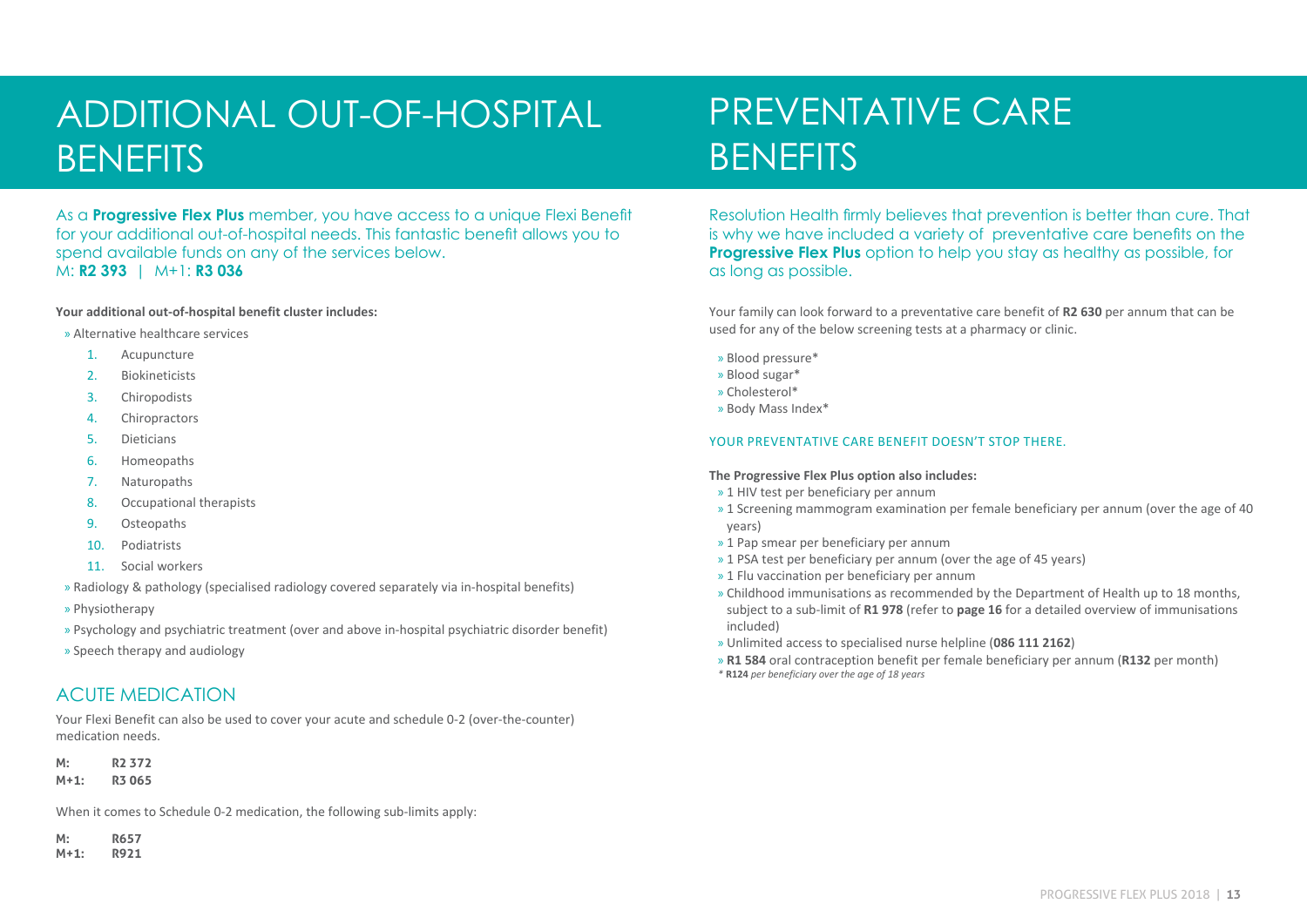## YOUR MONTHLY CONTRIBUTIONS

| <b>MEMBER</b>      | <b>ADULT DEPENDANT</b> | <b>CHILD DEPENDANT</b> |
|--------------------|------------------------|------------------------|
| R <sub>2</sub> 605 | R <sub>2</sub> 410     | <b>R800</b>            |

**\*CHILD DEPENDANT DEFINITION:**

A dependant below the age of 21 is considered a Child Dependant. The definition of a child dependant excludes spouses and life partners.

#### **\*STUDENT DEPENDANT DEFINITION:**

A dependant who is aged between 21-25 who is studying at an accredited tertiary institution is considered a Student Dependant. To qualify for the child rate, proof of student status must be supplied annually.

Your monthly contributions are paid in advance and due on the 5<sup>th</sup> of every month. If we haven't received your contributions by this date, we'll send you a reminder via your preferred method of communication. Also, please let us know if you have made a late payment by either getting in touch with our Call Centre team or sending an email to **contributions@resomed.co.za**.

#### LATE PAYMENTS

**REMEMBER** that, should we not have received payment by the 15th of the month, you run the risk of having your benefits suspended or membership cancelled. Should we not receive payment by the next payment run, we may process a double debit to ensure your account is brought up to date and your benefits will immediately be reinstated the moment all premiums have been paid. Keep in mind that, during this time where your account reflects an arrear amount, you will not have access to your option's benefits.

### ENSURING NO HICCUPS

|                 | $\bigcup$                                                                                                   | OR YOU MAY                                                                    |
|-----------------|-------------------------------------------------------------------------------------------------------------|-------------------------------------------------------------------------------|
| 5 <sup>th</sup> | Ensure that we receive your monthly<br>contributions by no later than the 5 <sup>th</sup> of<br>every month | Run the risk of having your benefits<br>suspended or membership cancelled     |
| ĹŜ,             | Notify us if you've made a late payment so<br>that we can make a note on our system                         | Receive regular payment reminders and<br>follow up messages                   |
|                 | Settle arrear amounts as quickly as possible                                                                | Not have access to your benefits with your<br>membership eventually cancelled |

## CO-PAYMENTS

The **Progressive Flex Plus** option includes **minimal co-payments**, enabling you to always put your health first. Below a detailed overview of the co-payments applicable to **Progressive Flex Plus** members:

| Excision nail bed, Skin lesions, Tympanoplasty                                                                                                                                            | R1984              |
|-------------------------------------------------------------------------------------------------------------------------------------------------------------------------------------------|--------------------|
| Myringotomy, Tonsillectomy and Adenoidectomy                                                                                                                                              | R <sub>2</sub> 313 |
| Circumcision, Colonoscopy, Sigmoidoscopy, Protoscopy,<br>Cystoscopy, Dental Admissions, Gastroscopy                                                                                       | R <sub>2</sub> 642 |
| Hysteroscopy                                                                                                                                                                              | R <sub>2</sub> 971 |
| Arthroscopy, Conservative Back / Spine Treatment,<br>Endometrial Ablation, Hernia Repair, Hysterectomy,<br>Laparoscopic Procedures, Urinary Incontinence Repair,<br><b>Varicose Veins</b> | R3 957             |
| Nasal Surgery (including endoscopy)                                                                                                                                                       | R5 942             |
| *Joint Replacements, Rotator Cuff Surgery                                                                                                                                                 | <b>R7550</b>       |
| *Spinal Surgery                                                                                                                                                                           | <b>R8 255</b>      |
| <b>Reflux Surgery</b>                                                                                                                                                                     | R11 343            |

You will not be held liable for a co-payment if the procedure is performed outof-hospital, except for specialised radiology. You will also not have to pay the co-payment if it's related to the only or most suitable treatment available for a PMB condition. If your procedure is subject to 2 related co-payments, you will only pay for the larger amount with the second co-payment falling away. However, if it's 2 unrelated co-payments, both will apply.

\* Subject to PMB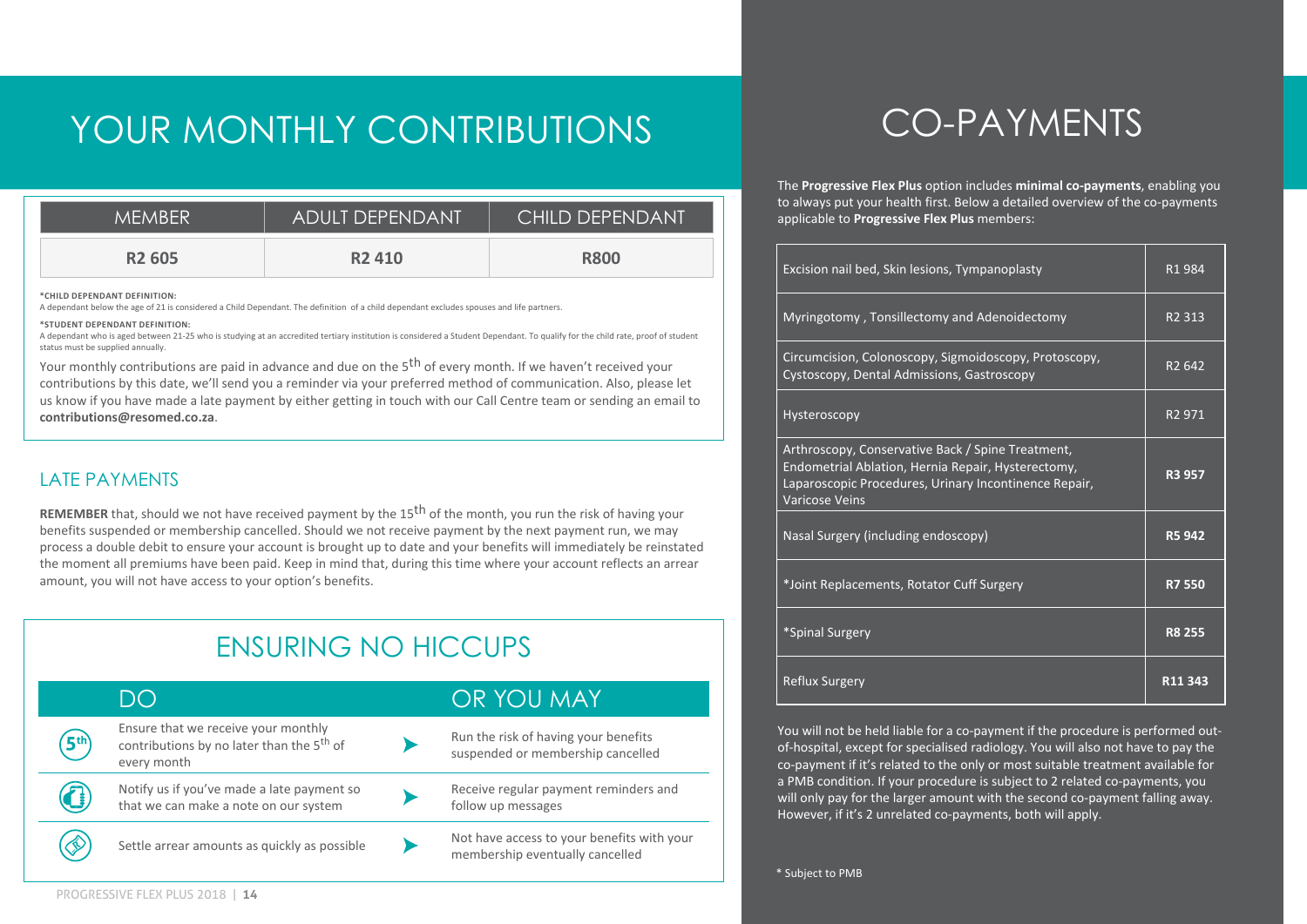## CLAIMS PROCEDURE CHECKLIST THE MOTIONS

# PRE-AUTHORISATION

If your medical service provider prefers that you submit your claims directly to Resolution Health, simply send a copy of the signed claim form to:



 **clientservices@resomed.co.za** 



Please use the check list below to ensure that your submission is complete, making it all the easier for us to process the claim as quickly as possible:  $\overline{\phantom{a}}$ 

| Membership number                       |  |
|-----------------------------------------|--|
| Option name                             |  |
| Principal member's name and surname     |  |
| Patient's name and surname              |  |
| Practice number                         |  |
| Doctor's individual registration number |  |
| Date of doctor's visit                  |  |
| Nature and cost of your visit           |  |
| Relevant diagnostic and tariff codes    |  |
| Original or copy of receipt             |  |

**REMEMBER** that your claim cannot be older than 4 months, so make sure that you submit the relevant documentation as soon as possible. If your claim is related to the treatment of injuries or expenses recovered from a 3rd party, please attach a statement with a detailed description of the event.

Resolution Health processes claims payments twice a month or at our discretion. You will receive a comprehensive claims statement after every payment run that will include a detailed description of any irregularities as and when relevant. You or your service provider will have 60 days to correct these irregularities and resubmit the claim to the Scheme for payment.

Also important to keep in mind is that all claims must correspond to Scheme rules so **REMEMBER** to confirm that your claim is in line with all other benefit schedule stipulations, protocols and policies to ensure a smooth and stress free claiming process. Visit www.resomed.co.za or call our friendly call centre on **0861 796 6400** to obtain a detailed list of applicable Scheme exclusions.

Getting pre-authorisation from the Scheme is a quick and easy process, especially if you use our rather handy check list below.

#### **REMEMBER**

» Get in touch with our pre-authorisation team **14 days before an elective procedure** » Let the same team know within **48 hours after an emergency procedure**

**REMEMBER** that the Scheme will only **fund those procedures that were pre-authorised** so make sure that you ask your doctor if any additional items need to be added afterwards. If so, keep in mind that you have to let us know **within 48 hours.**





| Member number                                                                                                                        |  |
|--------------------------------------------------------------------------------------------------------------------------------------|--|
| Dependant code or date of birth                                                                                                      |  |
| Referring provider practice number                                                                                                   |  |
| Treating provider practice number                                                                                                    |  |
| Facility practice number (hospital or clinic rooms procedure)                                                                        |  |
| Diagnosis code, ICD 10 code or reason for admission                                                                                  |  |
| Co-morbidities or pre-existing medical condition                                                                                     |  |
| Tariffs or proposed procedure                                                                                                        |  |
| Date of service                                                                                                                      |  |
| Relevant clinical information, motivation, previous treatment history, x-rays, radiology<br>reports or injury report where indicated |  |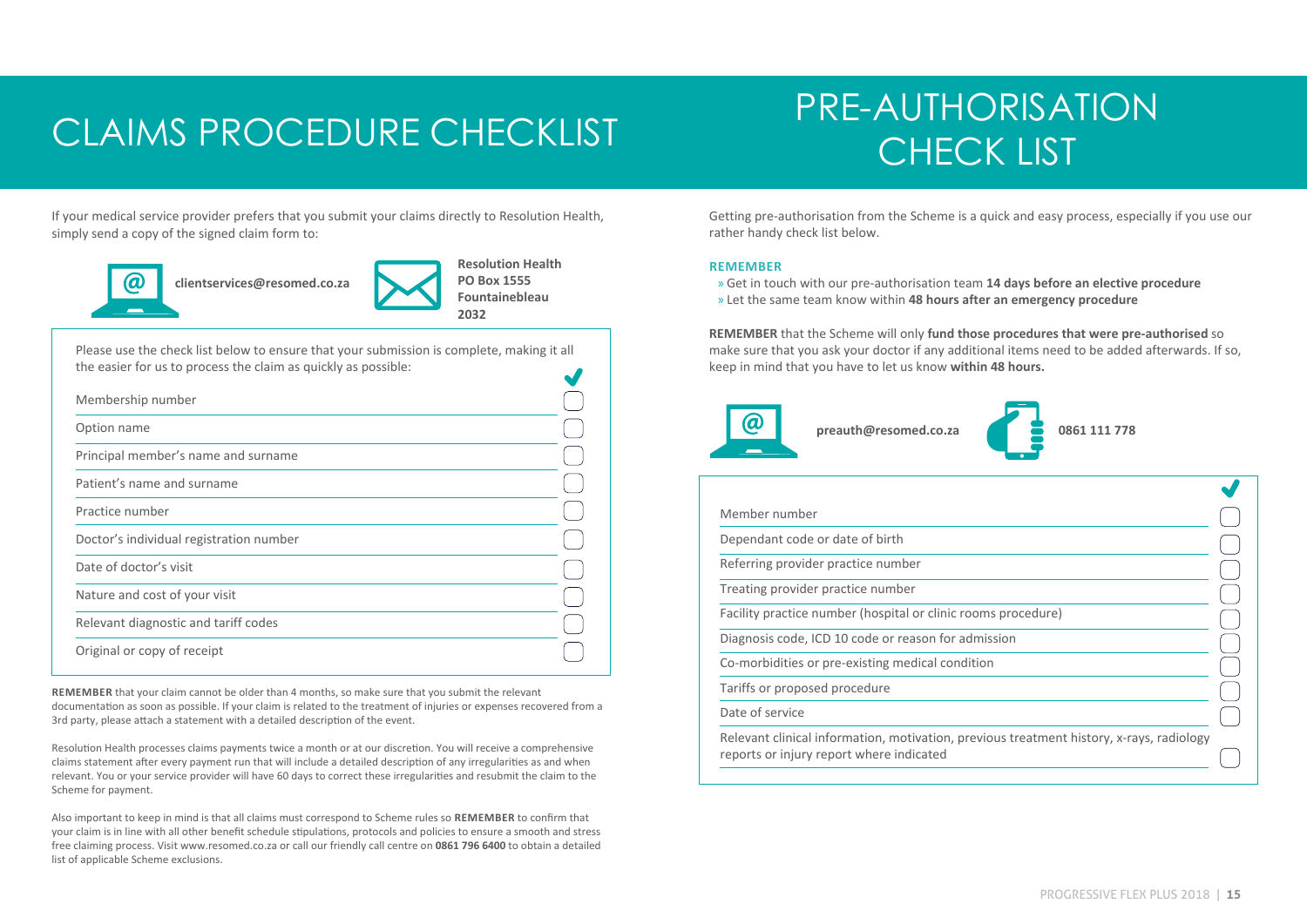#### Annual limit: **R4 110** per family \*EXTERNAL MEDICAL APPLIANCES

## PROSTHESIS BENEFIT

| Crutches (annual)                                                                        | <b>R775</b> |
|------------------------------------------------------------------------------------------|-------------|
| Elastic stockings for control of varicose veins (annual)                                 | R775        |
| Leg, arm and neck supports (annual)                                                      | <b>R775</b> |
| Orthopaedic footwear (annual)                                                            | R775        |
| Glucometers (3-year cycle)                                                               | R775        |
| Nebulisers / humidifiers (3-year cycle)                                                  | R775        |
| External breast prosthesis after mastectomy (annual)                                     | R1086       |
| Back supports (annual)                                                                   | R4 110      |
| Wheelchairs (3-year cycle)                                                               | R4 110      |
| CPAP Machine (3-year cycle only at designated providers)                                 | R4 110      |
| Artificial eyes (5-year cycle)                                                           | R4 110      |
| Artificial larynx (5-year cycle)                                                         | R4 110      |
| Artificial limbs (5-year cycle)                                                          | R4 110      |
| Disposable bladder and intestinal excretion bags (annual)                                | R4 110      |
| Hearing aids (annual, 3-year lifespan / appliance)                                       | R4 110      |
| Home oxygen (annual, only at designated providers)                                       | R4 110      |
| Sleep apnoea monitors (infants < 1-year and only at pharmacy,<br>1 / beneficiary / life) | R4 110      |

| Overall plan limit          |          | R56 537       |  |
|-----------------------------|----------|---------------|--|
| Knee                        |          | R38 919       |  |
| Hip                         |          | R35 786       |  |
| Shoulder / Elbow / Ankle    |          | R55 303       |  |
| External fixator            |          | R56 537       |  |
| *Spinal Fusion              | Cervical | Lumbar dorsal |  |
| 1 Level                     | R22 250  | R25 109       |  |
| 2 Levels                    | R34 499  | R40 143       |  |
| 3 Levels                    | R47 686  | R50 218       |  |
| 4 Or more levels            | R56 537  | R56 537       |  |
| <b>Coronory Stents</b>      |          |               |  |
| 1 Stent                     |          | R23 706       |  |
| 2 Stents                    |          | R38 856       |  |
| Total                       |          | R56 537       |  |
| Pelvic floor                |          | R7828         |  |
| Hernia mesh                 |          | R7828         |  |
| Intraocular lens (each)     |          | R3 133        |  |
| <sup>*</sup> Subiect to PMB |          |               |  |

\* Subject to PMB



**At birth 6 Weeks** OPV(2) Oral Polio Vaccine, DTP/Hib(1) Diptheria, Tetanus, Pertussis & Haemophilus influenza Type B **10 Weeks** OPV(3) Oral Polio Vaccine, RV (1) Rotavirus Vaccine, DTP/Hib(2) Diptheria, Tetanus, Pertussis & Haemophilus **14 Weeks** OPV(4) Oral Polio Vaccine, RV (2) Rotavirus Vaccine, DTP/Hib(3) Diptheria, Tetanus, Pertussis & Haemophilus **9 Months** Measles Vaccine(1) **18 Months** OPV(5) Oral Polio Vaccine, DTP Diptheria, Tetanus, Pertussis Measels Vaccine (2) OPV(1) Oral Polio Vaccine, BCG Bacilles Calmette Vaccine vaccine, Heb B(1) Hepatitis Vaccine, PCV(1) Pneumococcal Conjugated Vaccine influenza Type B vaccine, Heb B(2) Hepatitis Vaccine, PCV(2) Pneumococcal Conjugated Vaccine influenza Type B vaccine, Heb B(3) Hepatitis Vaccine, PCV(3) Pneumococcal Conjugated Vaccine,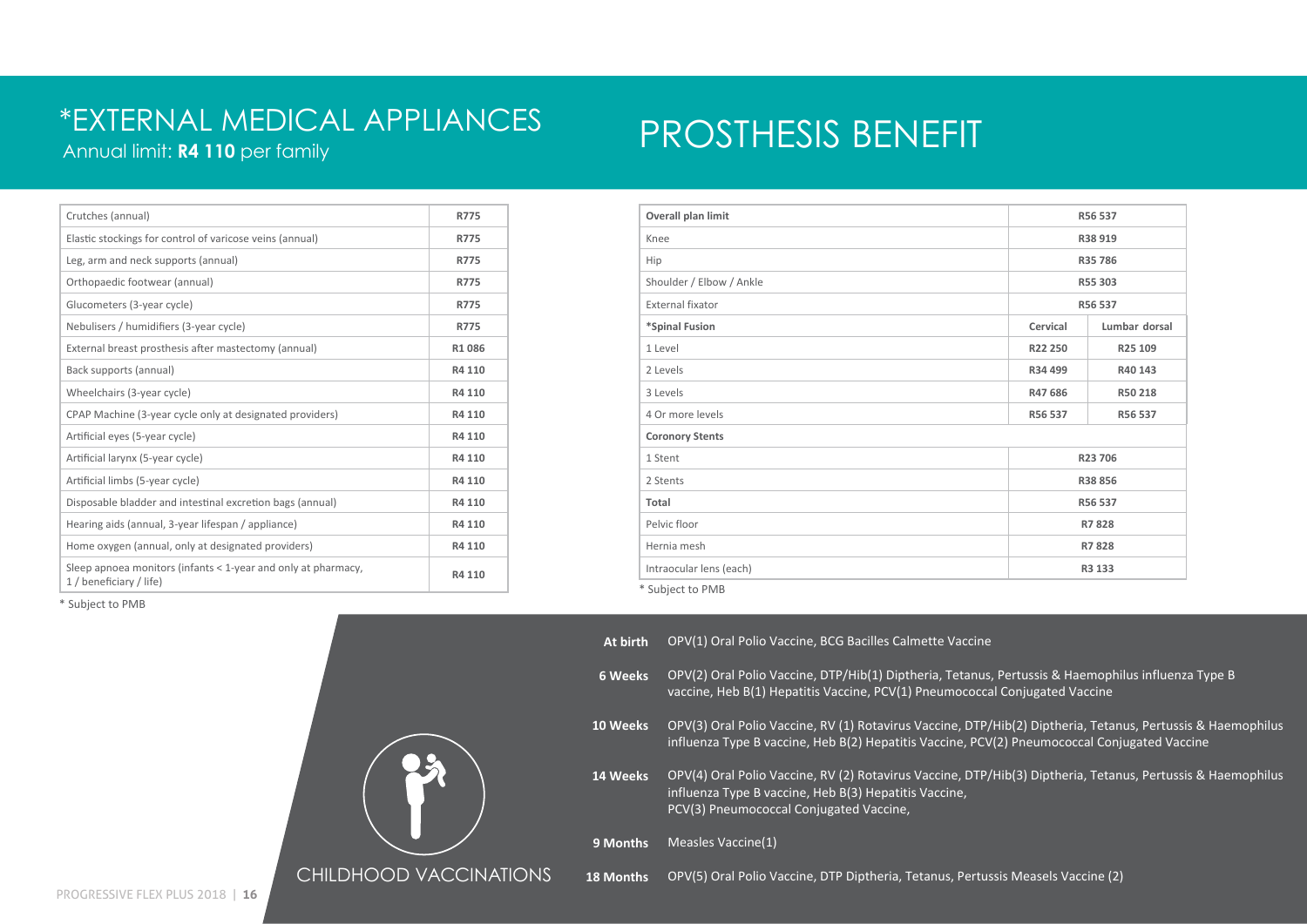## IMPORTANT INFORMATION ABOUT YOUR BENEFITS



#### CHANGING OPTIONS

It's important to look at your healthcare needs at the end of every year and decide which Resolution Health option is best suited to your evolving healthcare needs. Option changes can be made annually at the end of the year by completing an Option Change Form (available on **www.resomed.co.za** or from our friendly Call Centre consultants on **0861 796 6400**) and making sure we receive the completed form by no later than **08 December 2017.** Completed forms can be submitted:

- » Online: **www.resomed.co.za**
- » By email: **optionchange2018@resomed.co.za**
- » By post: Resolution Health, PO Box 1555, Fountainebleau, 2032



**R**

#### BENEFITS THAT RUN IN CYCLES

Most of your option's benefits are annual, meaning that you can access these benefits over a calendar year. However, certain benefits run over an extended period like external medical appliances, orthodontics, optical benefits and cochlear implants and may only be available once in several years or once in a lifetime.



#### SERVICE PROVIDER RATES

Some service providers may charge rates that are more than your option's benefit rate, making it very important that you **confirm what your provider charges before making use of their services. REMEMBER** that Resolution Health will fund up to your option's benefit rate limit (including PMBs) and, if your provider charges over and above that rate, the outstanding amount will be for your personal account.

Also keep an eye on what you're being charged for. Some service providers charge members for additional procedure codes or the unbundling of service tariffs not approved by the Scheme. You can speak to our friendly pre-authorisation department on **0861 111 778** or email them on **preauth@resomed.co.za** for advice as you may not be liable for these additional costs.



Once your benefits are depleted, you will only be covered for those conditions that are clinically proven to be a PMB. **REMEMBER** that Scheme protocols always apply and that pre-authorisation, as well as proof of PMB status, is required to confirm your cover.

## PRO-RATING OF BENEFITS

including those that have Rand limits, are pro-rated in proportion to the period of membership for the vear When joining the Scheme during the year, all benefits (except hospitalisation). membership for the year.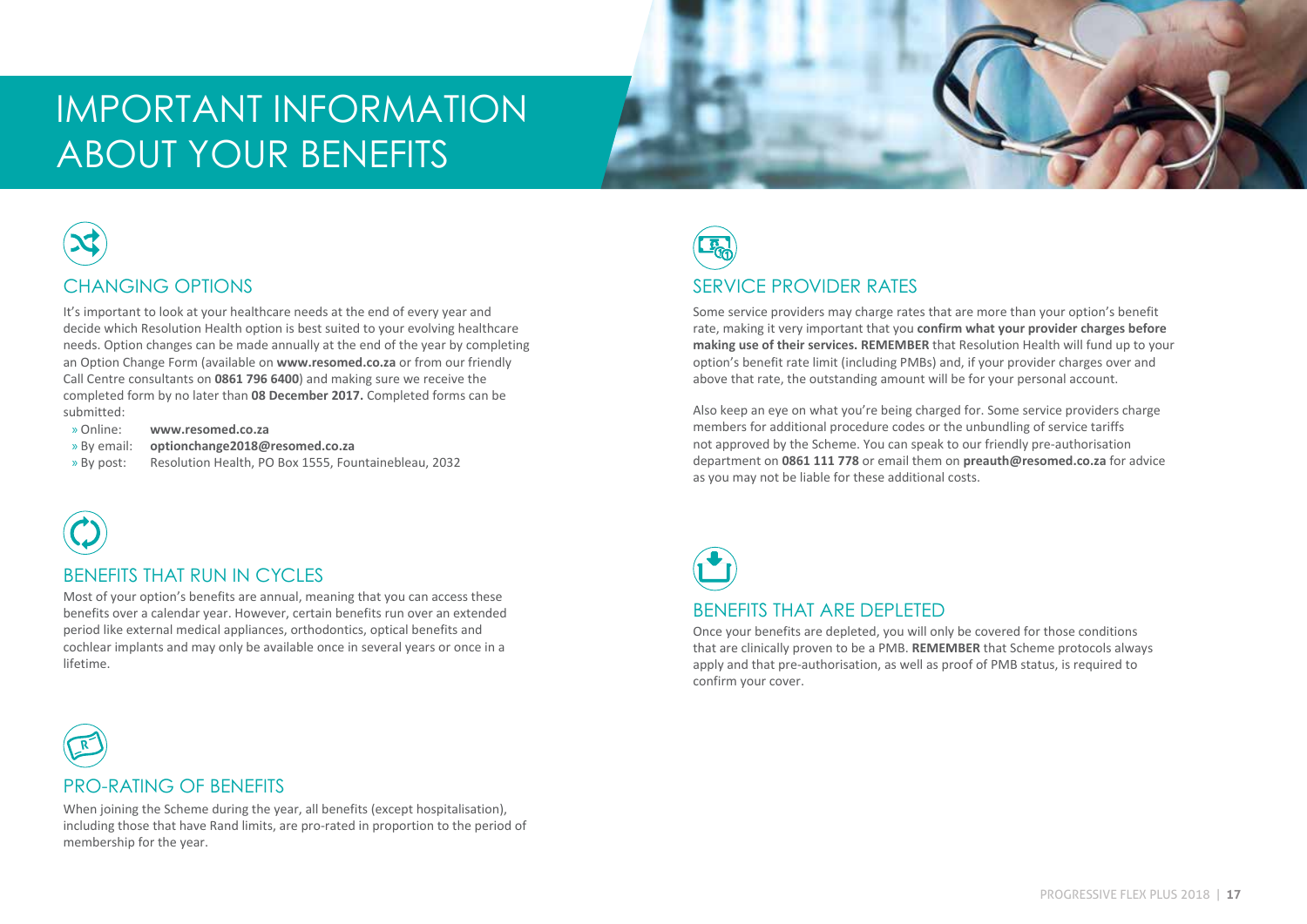## YOU & YOUR MEMBERSHIP



#### MEMBERSHIP CARDS

Your Resolution Health membership card is used to identify you as a member of the Scheme and allows you to access your benefits when making use of a medical service provider. The card can only be used by you and while you are a member of Resolution Health. **REMEMBER**, it's illegal to let someone who is not a member use your card. The unauthorised use of a membership card is considered a fraudulent activity and will result in your membership being cancelled immediately.

You will be issued with **2 membership cards per family,** or one card if you are an individual member. If you need additional cards, please submit a request by:

- » Emailing **cardrequest@resomed.co.za**
- » Calling **0861 796 6400**
- » Visiting **www.resomed.co.za** to download the necessary form



#### **DEPENDANTS**

To be a dependant on your medical scheme cover, a person must:

- » Be an immediate family member and / or financially dependent on you
- » Not receive an income of more than the maximum social pension per month
- » Not belong to another medical scheme



#### DEATH OF A PRINCIPAL MEMBER

If you are a dependant and the Principal Member passes away, you can continue to pay the contributions and:

- » Retain your membership without any new restrictions, limitations or waiting periods
- » If orphaned (according to the definition in the Scheme's rules), remain a member until you become a member of the Scheme in your own right, or are accepted onto another medical scheme

**IN HOSPITAL PROVIDER'S FEES**

#### CHANGING YOUR PERSONAL DETAILS

We want to stay in touch with you and make sure that you're always in the know when it comes to Resolution Health and your cover. Make sure that we always have your latest contact details on file to avoid missing important things like your statements, membership and option information as well as other news on your healthcare benefits. Please make sure we always have your latest:

- » E-mail address (note that statements are sent electronically to all members with email addresses)
- » Cell phone number for SMS notifications
- » Claims refund banking details
- » Contribution banking details

**REMEMBER that it's up to you to make sure that we have your latest contact details and the Scheme cannot be held responsible if you do not receive information because your details are outdated.** 

#### **HOW TO UPDATE YOUR DETAILS**

It's quick and easy. Simply:

- » Log into your member portal on **www.resomed.co.za** and update your details
- » Give us a call on **0861 796 6400**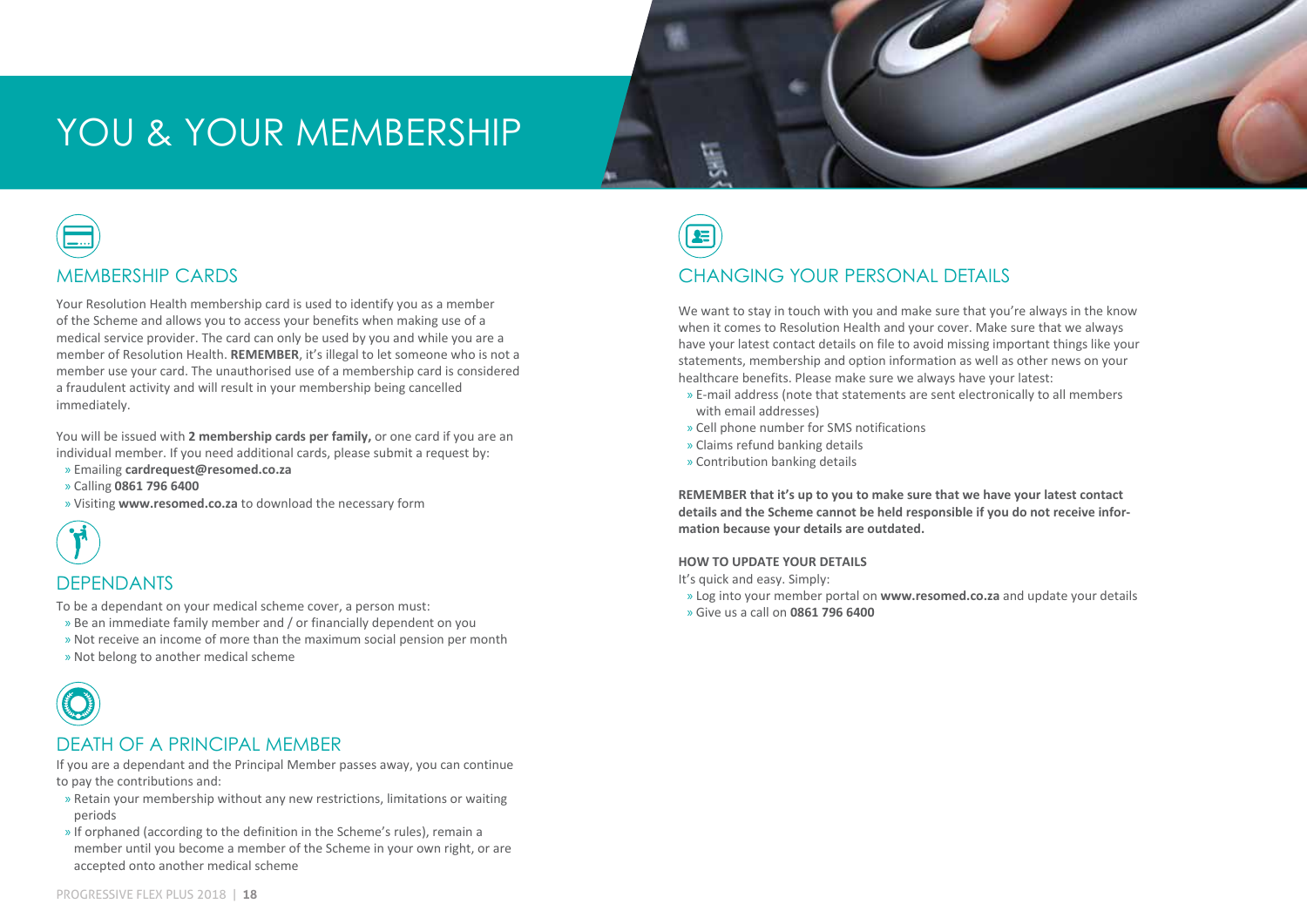## YOU & YOUR MEMBERSHIP

#### ADDING & REMOVING DEPENDANTS

You can register or deregister dependants at any time by visiting **www.resomed.co.za** to download the applicable form or call us on **0861 796 6400**. Use the handy check lists below of things we need to ensure a smooth and quick process.

#### **NEW-BORNS AND ADOPTIONS**

Once added, **REMEMBER** that contributions will be due from the first day of the month following the birth or adoption. **REMEMBER** to complete the registration process within 30 days of birth or adoption to avoid benefits only being available from the date of registration and not retrospectively from the date of birth or adoption. The below documents can be sent to **amend@resomed.co.za** or faxed to **086 513 1438**.

| <b>REGISTRATION OF DEPENDANT</b>                                                 |  |
|----------------------------------------------------------------------------------|--|
| » Birth certificate                                                              |  |
| » Children over 21                                                               |  |
| The required documents listed below can be sent to <b>amend@resomed.co.za</b> or |  |
| faxed to 086 513 1438.                                                           |  |
| Registration of Dependant form                                                   |  |
| Proof of full-time student status from a registered institution                  |  |
| (submitted annually up to maximum age of 25 years)                               |  |
| An affidavit confirming that the dependant is financially dependent on the       |  |
| main member                                                                      |  |
| Handicapped children: Physician report to confirm disability                     |  |
|                                                                                  |  |

#### **REMOVING A DEPENDANT**

*It's important to give us 1 calendar month's notice of any event that changes the status of a dependant which may result in them no longer being entitled to any benefits* 

 $\Box$ 

The below documents can be sent to **resignations@resomed.co.za** or faxed to **086 513 1438** 

| Deregistration of Dependants form |
|-----------------------------------|
| 1 Calendar month's notice         |

#### ENDING YOUR MEMBERSHIP

Your Resolution Health membership can be ended for any of the following reasons:

| Voluntary termination<br>Death<br>Resignation from<br>employment<br>Failure to pay contributions | By giving 1 calendar month's written notice<br>By submitting a copy of the death certificate<br>If Scheme membership is a condition of employment you<br>cannot resign without written consent from your employer<br>Membership and benefits end on the date of resignation,<br>unless you decide to continue as a Resolution Health member<br>in your private capacity. Members who do not pay all amounts<br>due to the Scheme will have their membership ended in terms<br>of the rules of the Scheme |
|--------------------------------------------------------------------------------------------------|----------------------------------------------------------------------------------------------------------------------------------------------------------------------------------------------------------------------------------------------------------------------------------------------------------------------------------------------------------------------------------------------------------------------------------------------------------------------------------------------------------|
| Employer resignation from<br>the Scheme                                                          | If your employer decides to resign from the Scheme they will<br>need to give us 1 calendar month's written notice. If they do<br>not join another scheme as an employer group, you will no<br>longer be a member of Resolution Health from the date they<br>resign, unless you decide to continue as a member in your<br>private capacity                                                                                                                                                                |
| Abuse of privileges, fraud<br>and non-disclosure of<br>information                               | We will terminate the membership, or exclude a member or<br>dependant(s) from benefits, for any abuse of the benefits, fraud<br>or non-disclosure of information                                                                                                                                                                                                                                                                                                                                         |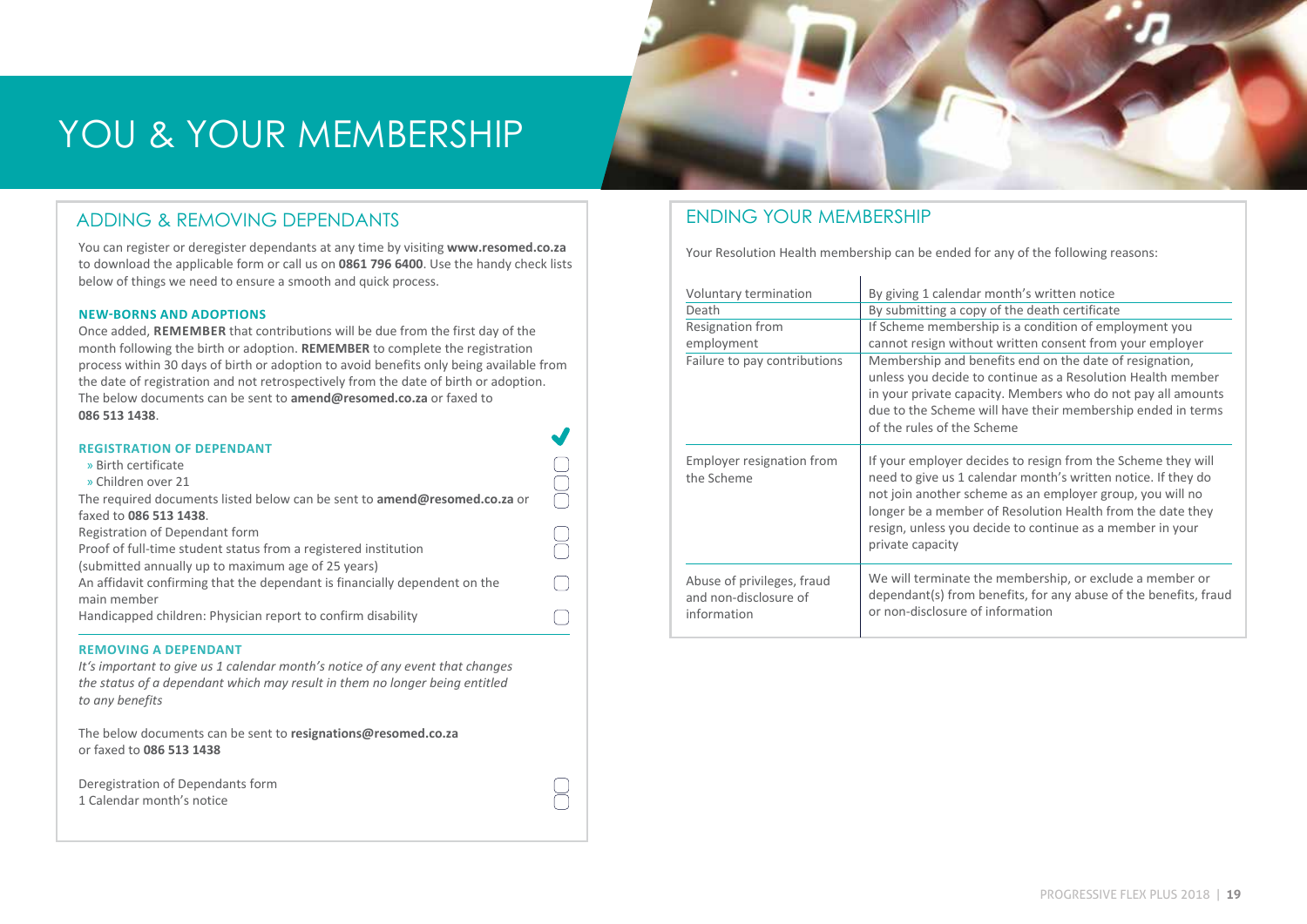## EXCLUSIONS

#### THE FOLLOWING EXCLUSIONS ARE APPLICABLE TO THE **PROGRESSIVE FLEX PLUS** OPTION:

With due regard to the Prescribed Minimum Benefits in either a Public Care System or at the facilities of one of the Scheme's Designated or Preferred Service Providers, as contemplated in Regulation 8 of the Regulations promulgated in terms of the Act, or provided for in a Benefit Option, the Scheme's liability is limited to the cost of medical services as defined in the Act and provided for in the Rules of the Scheme and, further subject to the provisions of Rule 1.3 of Annexure B, expenses in connection with any of the following shall not be paid by the Scheme:

- **1.** Compensation for pain and suffering, loss of income, funeral expenses or claims for damages.
- **2.** Expenses incurred for recuperative or convalescent holidays.
- **3.** Services not considered appropriate in terms of Managed Healthcare Principles, or that are not life saving, life sustaining or life supporting, The Scheme reserves the right to determine such instances in general or for specific instances at any time, at its discretion. The following conditions, procedures, treatment and apparatus will specifically be excluded:
	- **3.1** Any breast reduction or augmentation or breast reconstruction unless related to diagnosed malignancy in the affected breast (subject to Scheme protocols). Prophylactic mastectomy only considered for BRCA mutations. Reconstruction following prophylactic mastectomy will not be funded.
	- **3.2** Gynaecomastia;<br>3.3 Hyperbidrosis;
	- **3.3** Hyperhidrosis;<br>**3.4** Eximer laser at
	- **3.4** Eximer laser and radial keratotomy;<br>**3.5** Phakic implants:
	- **3.5** Phakic implants;<br>**3.6** Bariatric surgery
	- **3.6** Bariatric surgery and other treatments, services or charges for or related to obesity;
	- **3.7** Keloid and scar revision and any other cosmetic procedures and treatments;
	- **3.8** Dynamic spinal devices;<br>**3.9** CT or virtual colonoscopy
	- CT or virtual colonoscopy;
	- **3.10** Change of sex operations and procedures;
	- **3.11** Growth hormone;
	- **3.12** Sleep and hypnosis therapy;
	- **3.13** Elective Caesarean section (except Supreme Option);
	- **3.14** Cancer treatment outside network protocols;
	- **3.15** Medicines not registered with or used outside their Medicines Control Council registration or proprietary preparations:
	- **3.16** Medication outside the formulary;
	- **3.17** Pre-hospital admissions;
	- **3.18** Nasal reconstruction;
	- **3.19** Bat-ears;
	- **3.20** Removal of skin blemishes;
	- **3.21** Liposuction;
	- **3.22** Face-lift and eyelid procedures.
- **4.** Exercise programmes.
- **5.** Kilometre charges and travelling expenses with the exception of ambulance services.
- **6.** Examinations and tests for the purpose of application for insurance policies, school camp, visa, employment, emigration or immigration, admission to schools or universities, medical court reports, as well as fitness examinations and tests.
- **7.** Charges for appointments not kept or writing of scripts.
- **8.** Accommodation in convalescent, old age homes, frail care or similar institutions.
- **9.** Costs associated with Vocational Guidance, Child Guidance, Marriage Guidance, School Therapy or attendance at Remedial Education Schools or Clinics.
- **10.** Purchase of:
	- **10.1** applicators, toiletries, sunglasses and/or lenses for sunglasses and beauty preparations
	- **10.2** patented foods/medicines, special foods and nutritional supplements including baby foods
	- **10.3** remedies for the treatment of infertility
	- **10.4** tonics, slimming preparations, appetite suppressants and drugs as advertised to the public for the specific treatment of obesity. Further all cost escalations and /or increases for any services accessioned by or in relation to obesity
	- **10.5** sunscreen and sun tanning lotions
	- **10.6** soaps and shampoos (medicinal or otherwise)
	- **10.7** household and biochemical remedies including complementary and alternative medications, which are not registered, prescribed or promoted by the medical profession with or without evidence to support benefit (Scheme protocols and assessment will apply).
	- **10.8** cosmetic products (medicinal or otherwise)
	- **10.9** antihabit-forming products
	- **10.10** vitamins and multi-vitamins unless prescribed by a person legally entitled to prescribe and for a specific diagnoses registered and authorised by the scheme
	- **10.11** remedies for body building purposes or exercise and sport specific enhancers
	- **10.12** aphrodisiacs
	- **10.13** household bandages, cotton wool, dressings and similar aids.
- **11.** Infertility, sterility, artificial insemination of a person as defined in the Human Tissue Act, (Act 65 of 1983), as well as vaso-vasostomies (reversal of sterilisation procedures), subject to Prescribed Minimum **Benefits**
- **12.** Diagnostic tests and examinations performed that do not result in confirmation of the diagnosis of a prescribed minimum benefit (PMB) condition, unless such condition qualifies as a bona-fide emergency medical condition. Diagnostic tests will only be funded up to and inclusive of the minimum tests required to exclude a PMB condition.
- **13.** Repair of hearing aid and medical apparatus.
- **14.** Experimental, unproven or unregistered treatment or practices.
- **15.** Donor costs in respect of an organ transplant will not be covered by the Scheme unless the recipient is a member of the scheme for a PMB related transplant.
- **16.** Interest and legal costs on outstanding accounts.
- **17.** Dental surgery exclusions
	- **17.1** Bone augmentations
	- **17.2** Sinus lifts
	- **17.3** Bone and tissue regeneration<br>**17.4** Gingivectomies
	- **17.4** Gingivectomies
	- **17.5** Surgical procedures associated with dental implantology
	- **17.6** Oral hygiene instructions<br>**17.7** Professionally applied tor
	- **17.7** Professionally applied topical fluoride in adults **17.8** Nutritional and tobacco counselling
	- **17.8** Nutritional and tobacco counselling
	- **17.9** Root canal treatment on third molars (wisdom teeth) and primary teeth
	- **17.10** Ozone therapy
	- **17.11** Soft base to new dentures
	- **17.12** Apisectomies in-hospital
	- **17.13** Orthognathic surgery
- **18.** Subject to the Prescribed Minimum Benefits the Hospital and **Progressive Flex** options have the following additional condition and procedure exclusions:<br>18.1 Joint rer
	-
	- **18.1** Joint replacements;<br>**18.2** Back and neck surgi **18.2** Back and neck surgery and conservative treatment including rhizotomies;
	- **18.3** Admissions for skin lesions;<br>**18.4** Cochlear implants:
	- 18.4 Cochlear implants;<br>18.5 Implanted neurology
	- **18.5** Implanted neurological devices, including but not limited to nerve stimulators, processors and procedures;
	- **18.6** Neonatal Respiratory Syncytial Virus prophylaxis;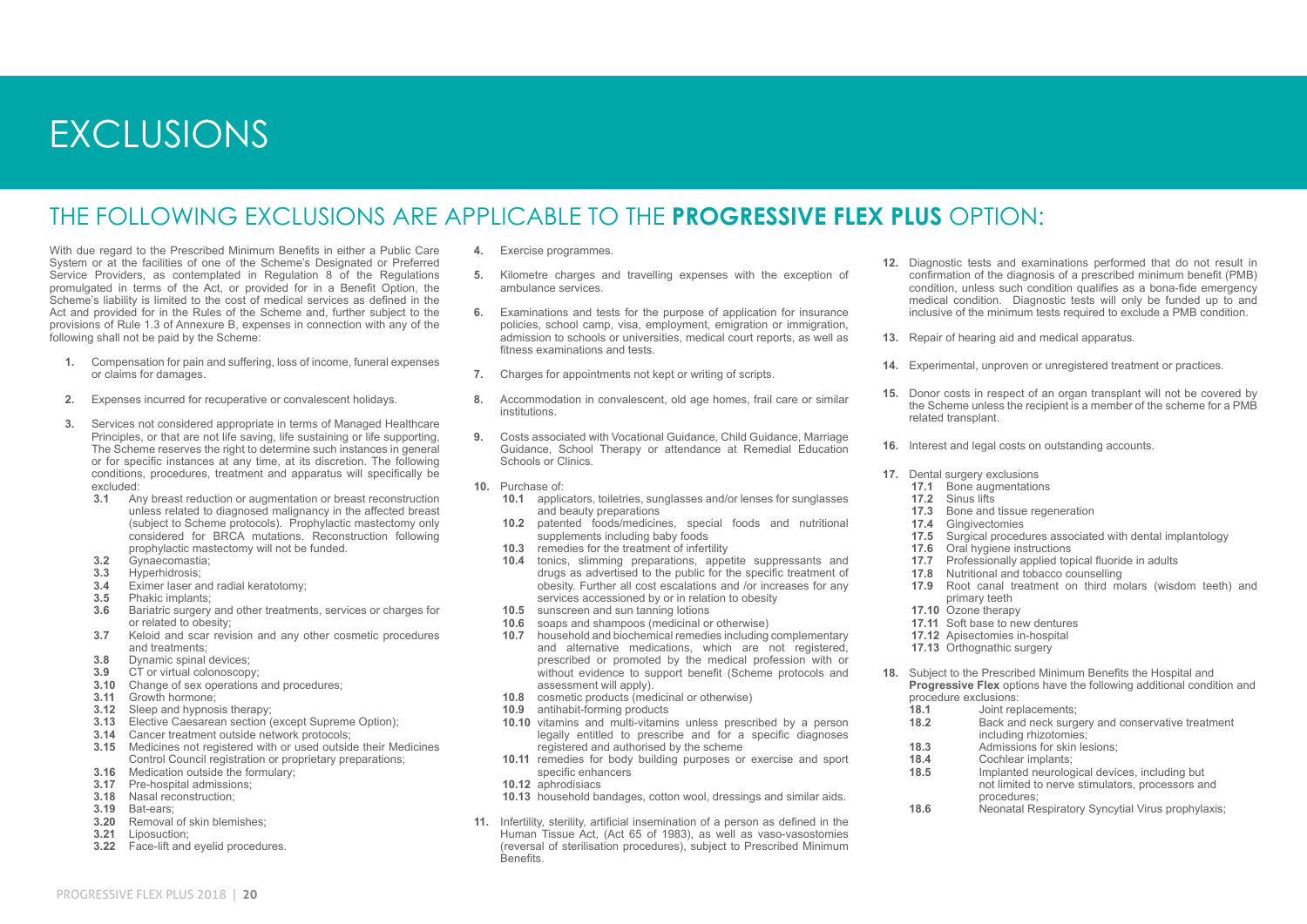## DEFINITIONS

**Above Threshold Benefit (ATB):** The benefits available to Millennium members once the MSA savings amount has been depleted and the Self Payment Gap (SPG) amount has been paid from the members own pocket

**Acute condition:** Illness that requires short-term treatment

**Annual sub-limit:** A set amount allocated to a benefit

**Casualty Benefit:** A benefit available on certain options which can be used to cover visits to the casualty ward **Chronic conditions:** Illness that requires ongoing treatment

**Chronic Disease List (CDL):** A list of 25 conditions which all medical schemes must cover and form part of PMBs **Clinical motivation:** A motivation from your doctor explaining why a certain medicine or procedure is required such as test results and x-rays

**Chronic Medicines List (CML):** A list of medicines to treat the 25 CDL conditions for each option or plan **Confinement:** Having a baby

**Contributions:** Your medical scheme fees that you pay every month

**Co-payment:** An amount listed for certain treatments or procedures which are not covered by the medical scheme and which you will have to cover from your own pocket

**Dependant:** Family members who share your medical scheme

**Designated Service Provider (DSP):** A Provider who is part of our extensive network

**Emergency services:** The ambulance service (Netcare 911) that we use in case of a medical emergency **Flexi Benefit:** An amount set aside for Progressive Flex members to cover certain treatments

**ICD 10 code:** A unique treatment code used by doctors or facilities when submitting a claim to the Scheme **ICON:** Independent Clinical Oncology Network

**Immunisation:** Injections given to prevent illnesses

**Late Joiner Penalties:** An additional fee payable on top of your monthly contribution when you join a medical scheme late in life and have not been a member of a medical scheme before or for more than a year

**Medical Savings Account (MSA):** An allocated amount of your contributions on the Millennium option that is set aside for you to manage and use on health services as you require. The amount rolls over every year, earns interest and is transferred if you change medical schemes

**Maximum Medical Aid Price (MMAP):** The maximum amount Resolution Health will pay for a medicine as advertised by Medikredit (www.medikredit.co.za)

**Network Providers:** Service Providers working together and forming a group or network. Members on some options must use these network providers.

**Non-disclosure:** Not telling us something about your health condition

**Option:** Either the Hospital, Foundation, Progressive Flex, Millennium or **Supreme** plan

**Over-The-Counter medicine (OTC):** Medication you can get at your pharmacy without a prescription

*Patient Driven Care™ (PDC™)*: A unique approach to treating at-risk Resolution Health patients that gives them appropriate access to the amount of care they need to stay healthier for longer

**Practice Number:** A unique identification number which your doctor or service provider has

**Pre-authorisation:** Permission from Resolution Health before going for treatment, tests, etc.

**DSPs:** Doctors, pharmacies or hospitals who provide care to our members as per a contracted agreement. All members are advised to make use of DSP as far as possible

**Designated provider network:** A network of healthcare providers who provide care to our members as per a contracted agreement

**Prescribed Minimum Benefits (PMBs):** A list of 271 conditions, including 27 chronic conditions, that all medical schemes have to cover

**Preventative Care:** Care that aims to stop you from getting sick or suffering an event like flu, a stroke, heart attack or hospitalisation

**Principal Member:** The main member of the Scheme who pays the monthly fees

**Pro-rated benefits:** The portion of benefits you are entitled to based on how long you have been a member of the Scheme during any benefit year

**Prosthesis:** An artificial device implanted into the body

**Prostate-Specific Antigen (PSA):** A blood test for men which determines possible prostate cancer risk **Resolution Health Chronic Conditions:** An additional list of chronic conditions which Resolution Health funds from

the Chronic Medication benefit

**Scheme exclusions:** A list of things the Scheme does not cover or pay for

**Scheme Protocols:** Guidelines that determine how we fund your care

**Scheme Rate:** The amount Resolution Health pays for a particular medicine or medical service **Scheme Rules:** The rules of the medical scheme, including all policies, protocols and medicine lists **Service Provider:** Doctor or healthcare facility

**Self Payment Gap (SPG):** The amount a Millennium option member needs to pay in between their MSA's available funds before they can access their Above Threshold Benefit (ATB)

**Statement:** A document which details the benefits you have used and payments processed by the Scheme **Termination:** Ending of agreement

*Zurreal:* A free wellbeing and rewards programme available to all Resolution Health members and stakeholders that offers lifestyle benefits and aims to help individuals and families to live healthier, happier lives

*Zurreal Platinum*: The ultimate wellbeing and rewards programme available to Resolution Health members which includes all the benefits of *Zurreal* programme with added extras such as an Education Rebate, Gym Rebate and much more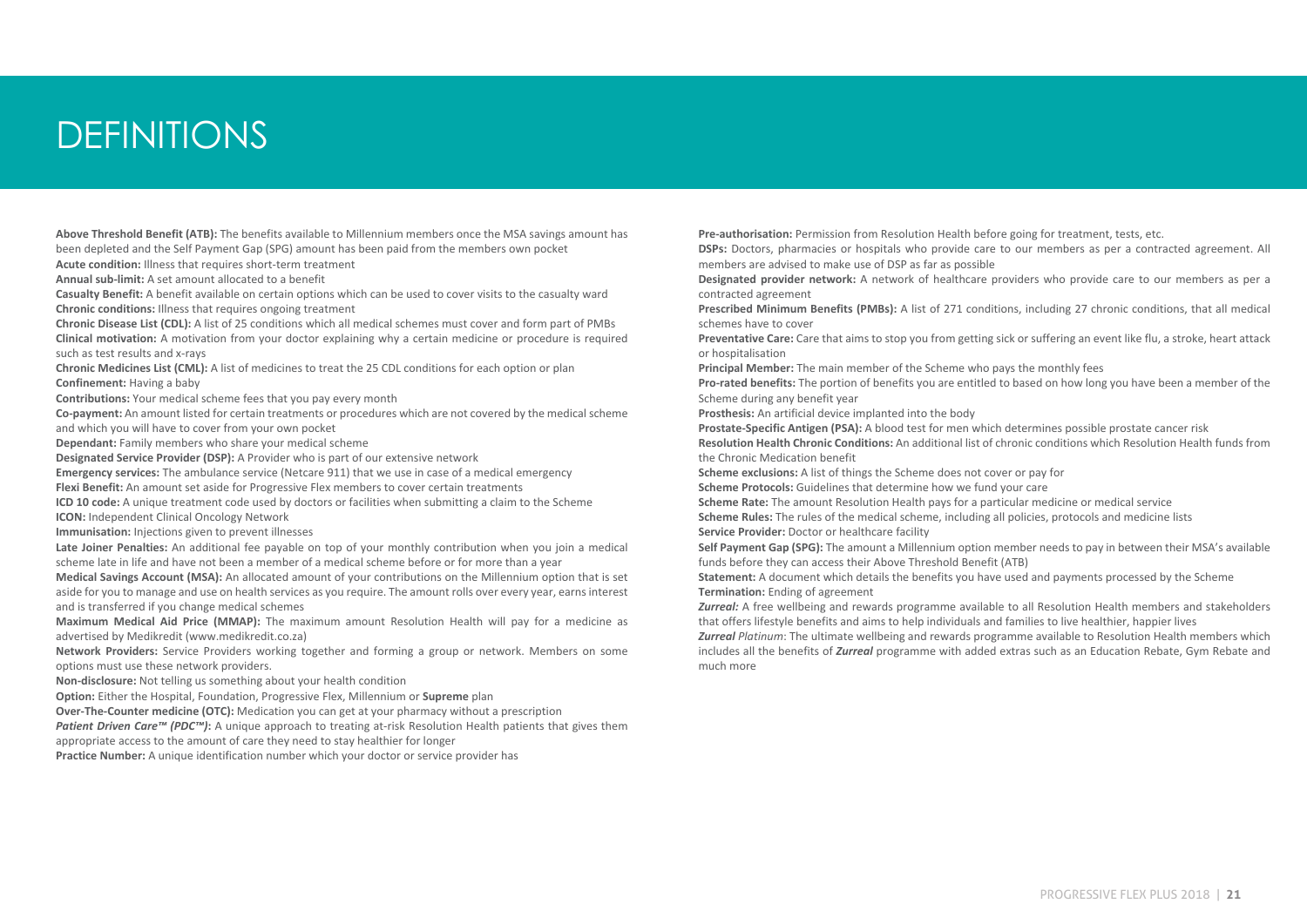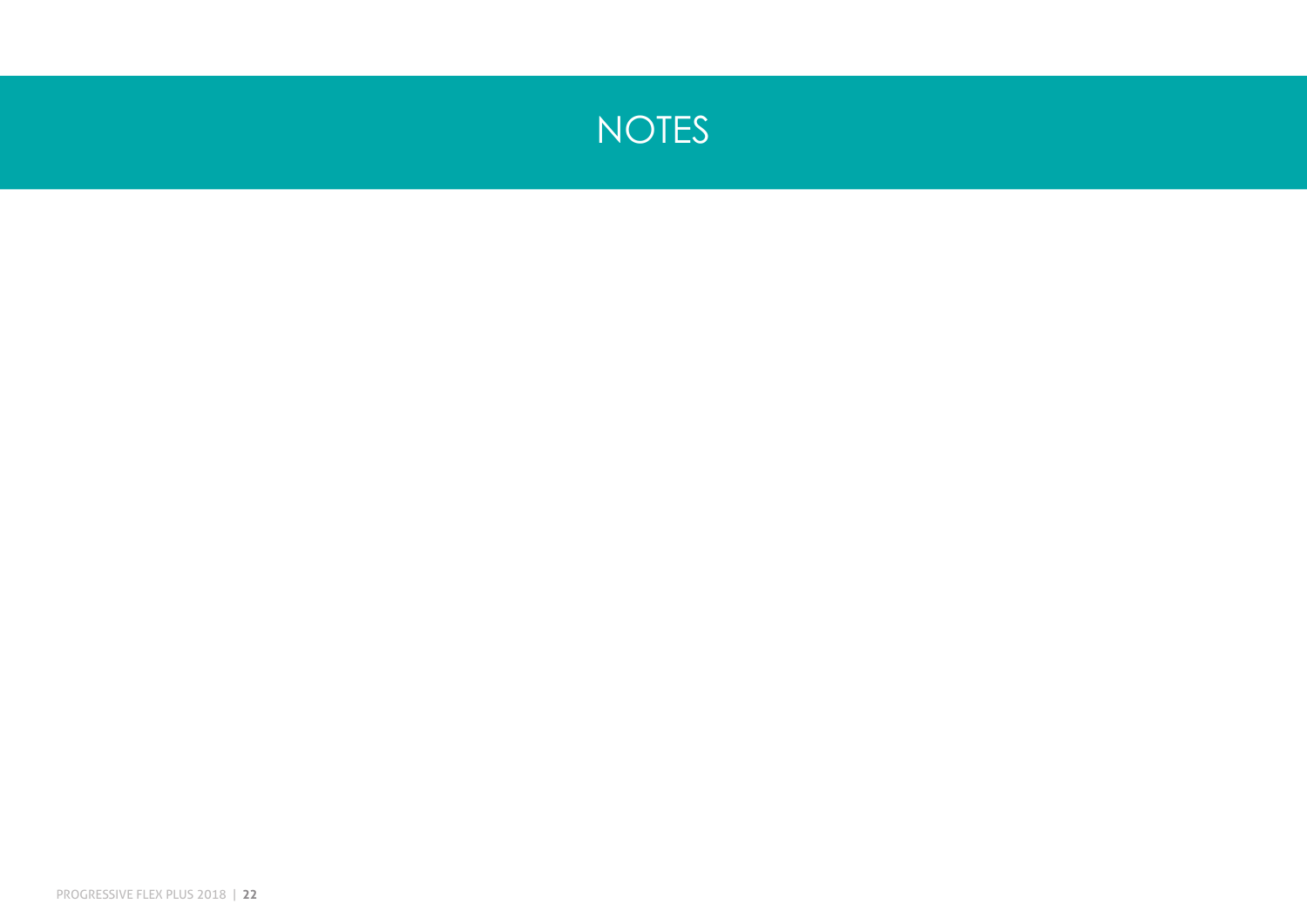